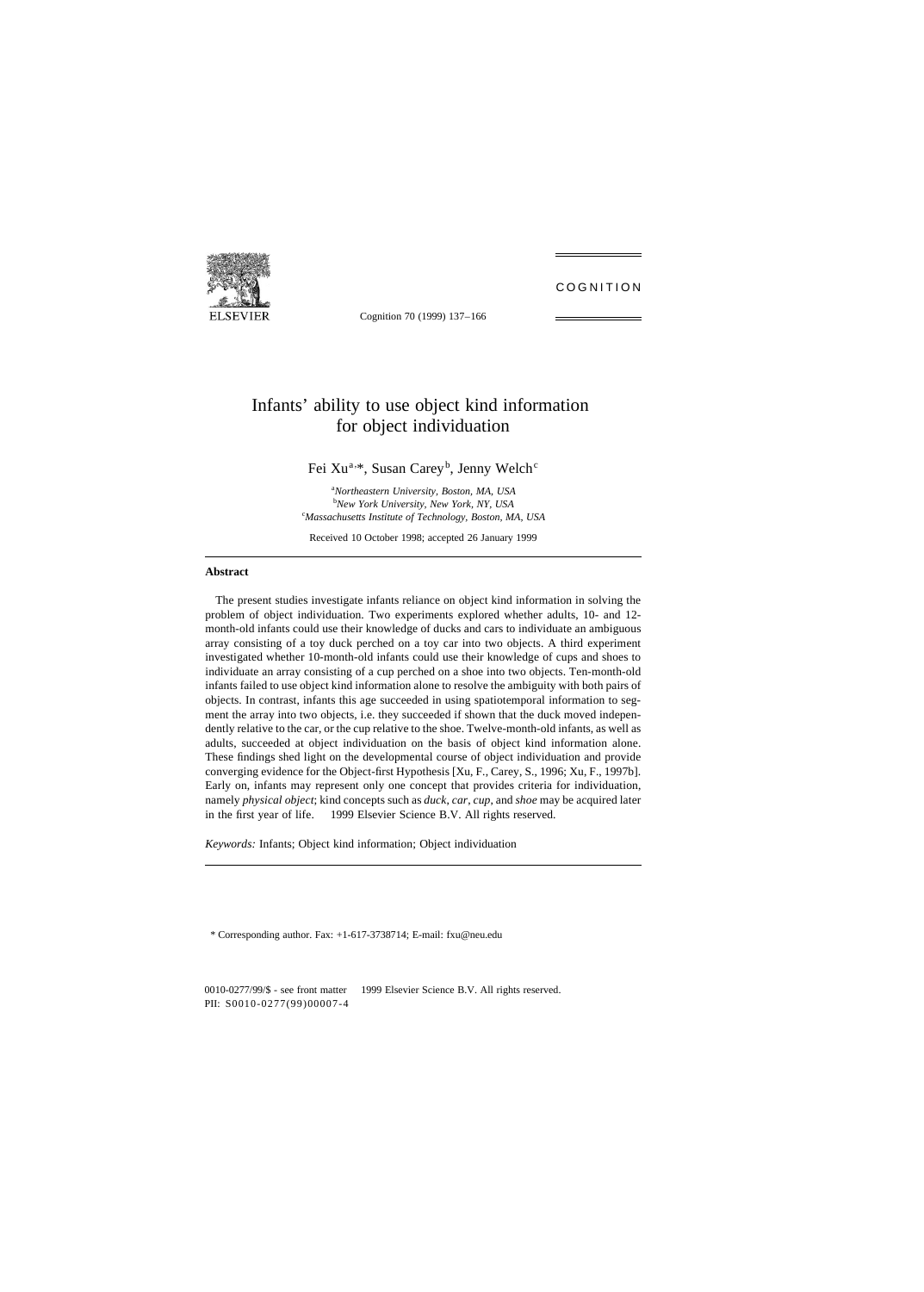#### **1. Introduction**

Perceiving the world in terms of distinct three-dimensional objects is one of our most fundamental cognitive capacities. The study of object perception may be divided into two enterprises: explaining object recognition (i.e. recognizing a given object as a member of a known kind) and explaining object individuation (i.e. representing a given visual scene in terms of distinct objects). In addition, the question of the relations between object recognition and object individuation arises. For example, according to Marr (1982), prior to both individuation and recognition the visual system constructs a representation of continuous surfaces. He speculated that it is only after we recognize objects of particular kinds that we are able to parse the layout into individual objects. Similarly, there is a philosophical tradition which holds that it is in principle impossible to individuate objects without knowing what kinds the objects belong to (Geach, 1957; Gupta, 1980; Wiggins, 1980; Hirsch, 1992). Our knowledge of the kinds of things there are in the world certainly helps us establish representations of the distinct objects in a visual scene; our knowledge of ducks and cars, for example, leads to a representation of two objects rather than one when a toy duck sits on top of a toy car with no clear boundary between them.

Although kind information is most definitely useful in object individuation, it is not always necessary. Several other types of knowledge play a role, the most fundamental of which is spatiotemporal information. Physical objects are bounded, coherent wholes which maintain their integrity as they move through space on spatiotemporally continuous paths (Spelke, 1990). Therefore, the most unambiguous evidence that an array contains two distinct objects is provided when they are simultaneously visible and separated in space, and indeed very young infants use such information to establish representations of distinct objects (Baillargeon and Graber, 1987; see also Xu and Carey, 1996 for a demonstration with older infants). Problems of object individuation arise under conditions where perceptual access to boundaries or to spatiotemporal continuity is lost. Two conditions that generate ambiguity are of particular interest to the present discussion: ambiguity arises in cases of shared boundaries, which is often called the problem of segregation or segmentation (Needham et al., 1997). Upon seeing a complex display such as what is shown in Fig. 1, one might ask: is that duck-on-a-car one object or two? Ambiguity also arises in cases of successive appearances of objects. When an object disappears from view followed by an object reappearing, the question of object individuation arises: is there one object or two involved in this event?

Under such ambiguous conditions, very young infants have been shown to exploit spatiotemporal information, if available, to individuate objects. Kellman and Spelke (1983) showed that infants as young as 4 months use patterns of relative motion of the visible parts of a stimulus to determine whether this stimulus consisted of one or two objects. Similarly, Spelke et al. (1995) found that 4-month-olds analyzed the path of motion according to the principle that objects trace spatiotemporally continuous paths to determine the number of objects involved in an ambiguous event. In their studies, two screens are separated in space and objects emerged from the left side of the left screen and returned behind it, followed by an identical object emer-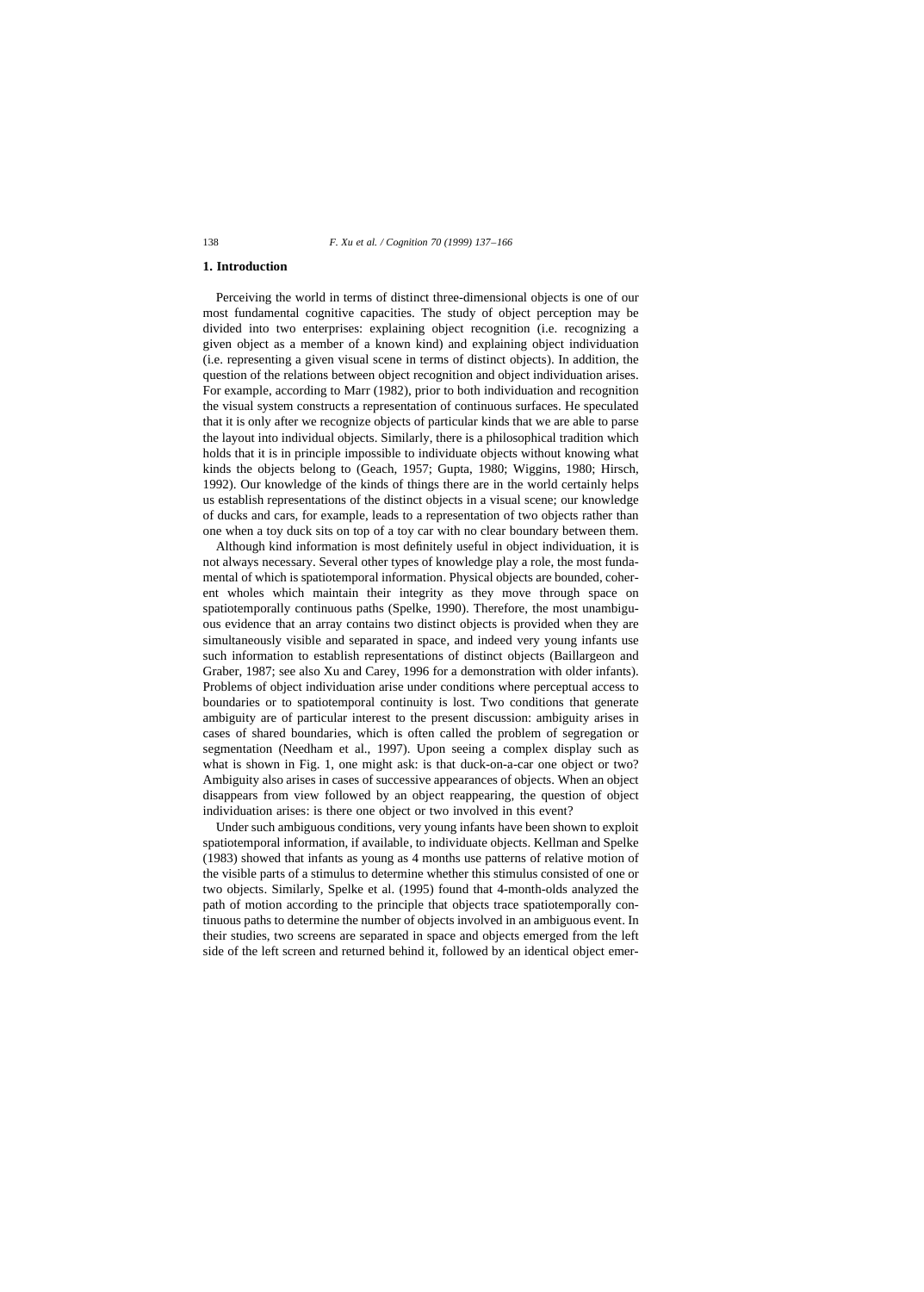

Fig. 1. Schematic representation of the habituation event and the outcomes of Experiment 1.

ging from the right side of the right screen and returned behind it. If no object appeared between the screens, infants inferred that two distinct objects must be involved in the event (Baillargeon and Graber, 1987; Xu and Carey, 1996).

Other types of physical knowledge also play a role in infants' object individuation. For example, Needham and Baillargeon (1997) showed that infants rely on support relations to resolve ambiguous displays. In one study, 8-month-old infants were shown a stationery display consisting of a box and a cylinder adjacent to each other. When the cylinder was suspended in mid-air (as opposed to lying on the floor of the apparatus) and appeared to be supported by the box, infants used the support relation to determine that they were parts of a single object: given that the cylinder was supported by one side of the box, it had to be connected to the box.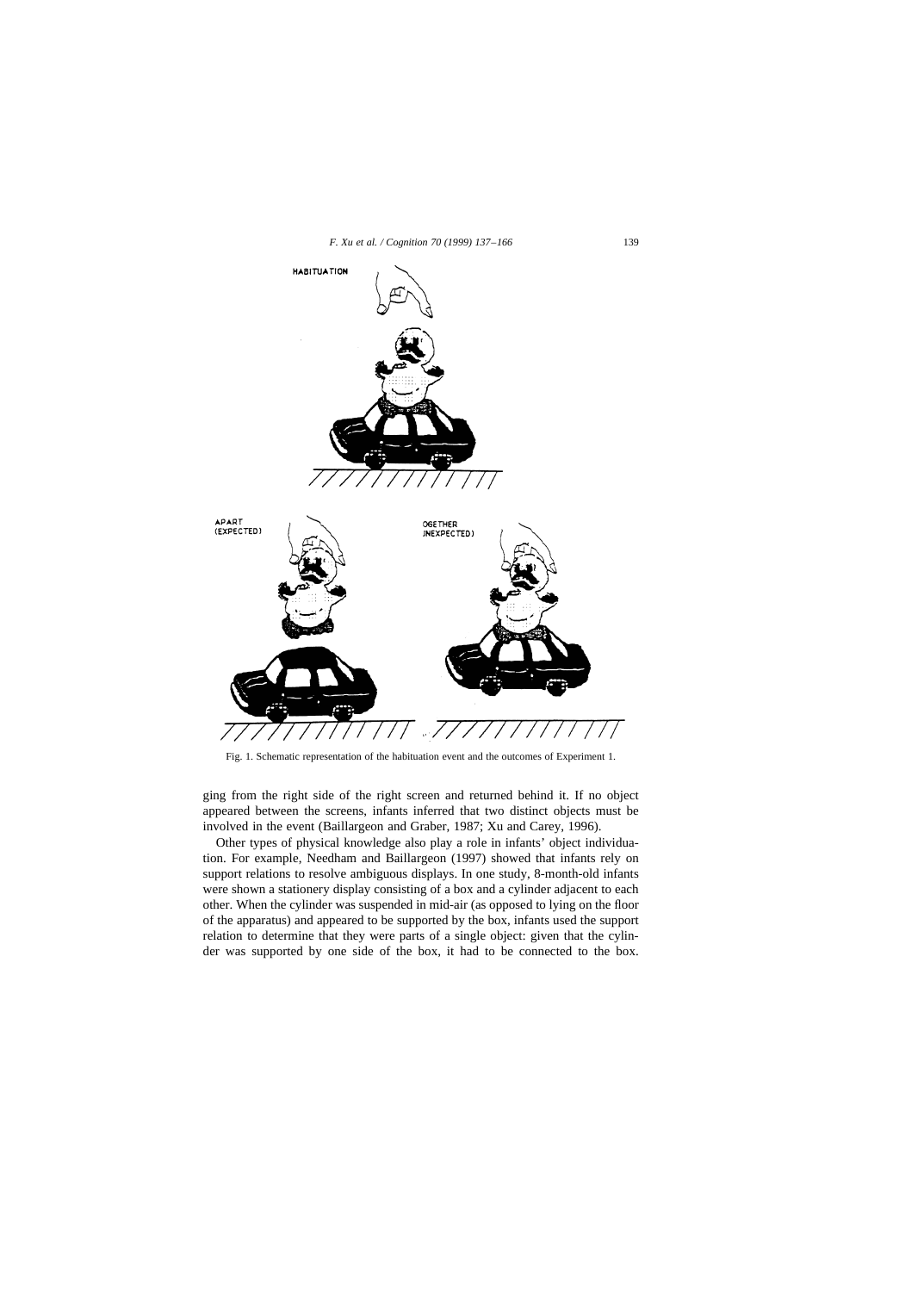Similarly, Needham and Baillargeon (1997) showed that knowledge of the solidity principle (one object cannot pass through another) can be used by 8-month-olds to disambiguate displays. If a thin piece of metal can be inserted between two adjacent parts of a display, infants use that information to determine that there are two objects.

Static configurational information also plays a role in how infants individuate objects, although these effects are generally weaker than those that rely on physical or spatiotemporal information and are modulated by the complexities of the objects and experience with particular objects (see Needham et al., 1997 for a comprehensive review of these studies). In a series of studies, Needham (1998) found that when given a display of two featurally dissimilar objects adjacent to each other, a box and a hose, 7.5-month-old infants, but not 4.5- and 6.5-month-old infants, segmented the array into two objects. This result obtained when the hose was curved and the connecting surface between the two objects was only partially visible to the infants. Further, Needham showed that it was the complexity of the display which caused difficulties for the younger infants. When they simplified the display by using a straight hose and making the connection of the two objects completely visible to the infants, both 4.5- and 6.5-month-old infants parsed the array into two objects.

In another series of studies, Needham and Baillargeon (1998) demonstrated that infants can use yet another source of information in segmenting ambiguous displays into separate objects. Seeing part of an ambiguous display alone helps infants individuate adjacent objects. For example, after seeing the box standing alone on the stage for 5 s or after seeing the hose alone on the stage for 15 s, 4.5-month-old infants would parse the more complex array into two objects when shown the same box adjacent to the hose. Most strikingly, the effect of experience with the box helps the infants individuate objects even when the box was shown to the infants as young as 4.5 months in their homes 24 hours prior to the experiment.

It is clear from the literature reviewed above that young infants use many different strategies to solve the object individuation problem, and the resources they bring to bear are enhanced in various ways by learning during the first year of life. Whereas the studies by Needham and her colleagues certainly show sensitivity to perceptual differences among what might be parts of a single object or what might be two distinct objects (e.g. the blue, square part vs. the yellow, corrugated, curved part), none of the studies reviewed above addresses directly whether and when infants use object kind information in the context of object individuation.

By kind information, we mean information derived from classifying the stimuli according to antecedently represented categories in long-term memory. The distinction between kind representations (such as vehicle, animal, dog or chair) and property representations (such as blue, heavy, round or big) is not easy to draw – and it is an empirical question whether this distinction applies to infant object representations. If such a distinction can be sustained, kind representations may be seen to differ from property representations along some if not all of the following dimensions: kind representations are candidate meanings for count nouns which label object categories (Waxman and Markow, 1996); kind representations are stable, accessible, and long-term (Mandler, 1992); kind representations pick out function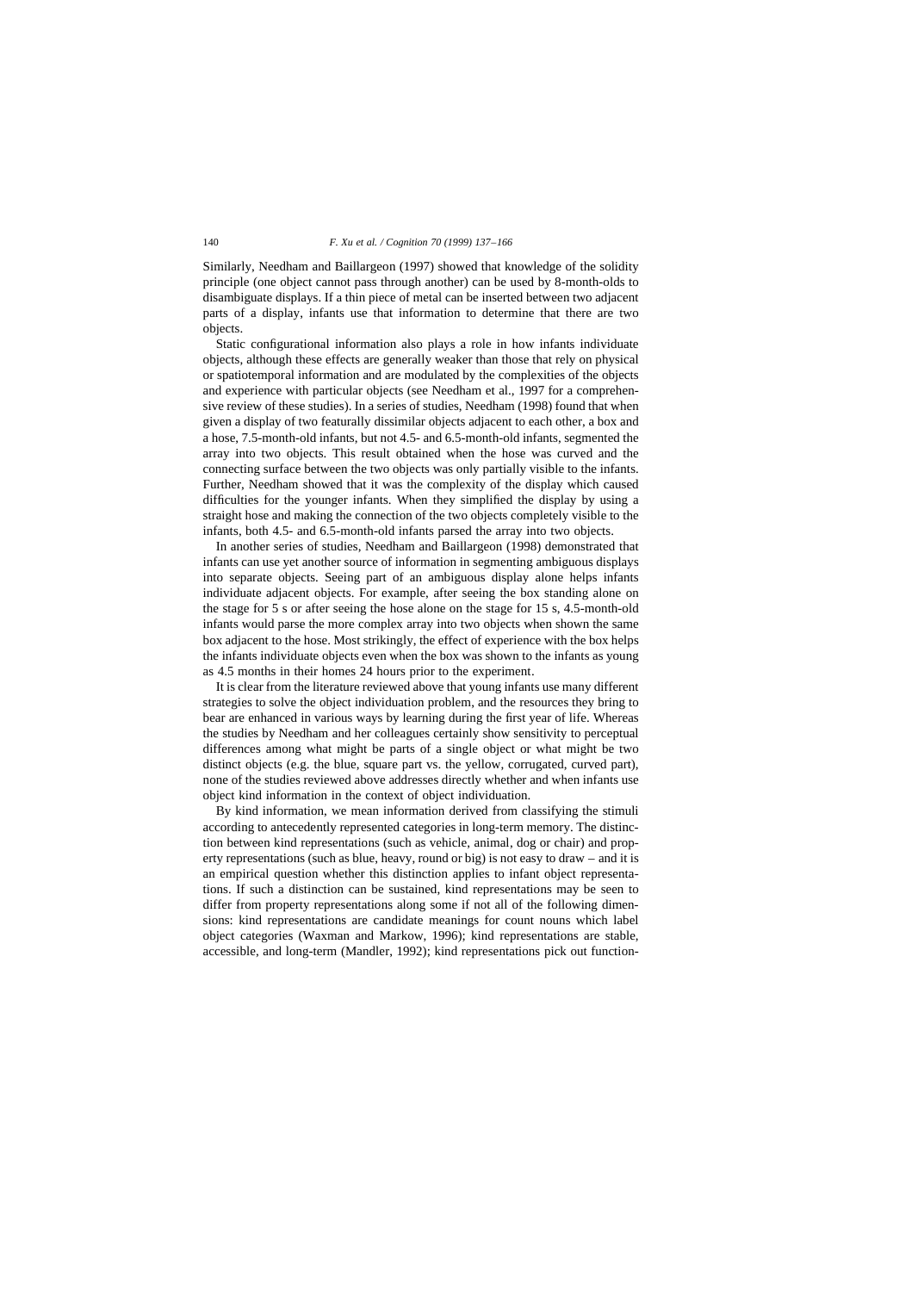ally significant categories (Baldwin et al., 1993); and kind representations support category-based induction (Gelman and Markinan, 1986; Baldwin et al., 1993; Mandler and McDonough, 1996).

The objects used in the studies reviewed above were almost always fashioned into simple regular geometric shapes, and were not members of functional, namable kinds. Even Needham and Baillargeon's elegant box-hose studies did not actually use a box (it was a blue, rectangular object) or a hose (it was a yellow, corrugated, cylindrical object). There is considerable controversy concerning when infants first represent kind concepts. Visual habituation studies (e.g., Cohen and Younger, 1983; Quinn et al., 1993; Eimas and Quinn, 1994; Behl-Chadha, 1996) show that infants as young as 3 or 4 months habituate to discriminable stimuli from a single basic level or global basic category (e.g. dog or animal) and recover interest when shown stimuli of contrasting categories (e.g. cat or vehicle). However, these studies may reveal sensitivity to visual similarity alone, possibly abstracted during the habituation procedure itself. If infants have established long-term representations of kinds such as duck, car, cup, or ball, they should be able to use these representations to recognize objects as members of such kinds, and one would expect them to use these representations to help solve the object individuation problem.

Contrary to this expectation, Xu and Carey (1996) provide evidence that membership in kinds such as cup, bottle, ball, book, duck/animal, and truck/vehicle does not guide object individuation until the last few months of the first year. In these studies, ambiguity concerning the number of objects in the scene was introduced by showing the objects one at a time emerging from behind an occluder then returning behind the occluder. For example, in one of the experiments, 10-month-old infants were habituated to events in which a very familiar object, say a ball, appeared from behind a screen to one side of the stage and returned, then another very familiar object, say a bottle, appeared from behind the same screen to the other side of the stage and returned. The question was whether the infants would infer from the kind change that there must be two numerically distinct objects behind the screen. When the screen was removed, the infants were shown the expected outcome of two objects, namely a ball and a bottle, or the unexpected outcome of only one of the two objects, a ball or a bottle. Surprisingly, the 10-month-old infants did not look longer at the unexpected outcome: their pattern of looking did not differ from their baseline preference for two objects on baseline trials, as if there was not sufficient information to make a judgment. In contrast, when 10-month-old infants were given spatiotemporal information by simply showing them the two objects simultaneously for a brief 2 or 3 s at the beginning of the familiarization event, they looked longer at the unexpected outcome of one object when the screen was removed. It is not until 12 months of age that the majority of the infants in Xu and Carey's studies succeeded at using kind information alone to individuate objects.

Although various control experiments showed that Xu and Carey's method was sensitive, there are lingering doubts about the claim that infants do not use kind information in object individuation until about 12 months of age. To succeed in Xu and Carey's task, infants must be able to recall the representation of the first object, including details of its features, and compare this recalled representation with that of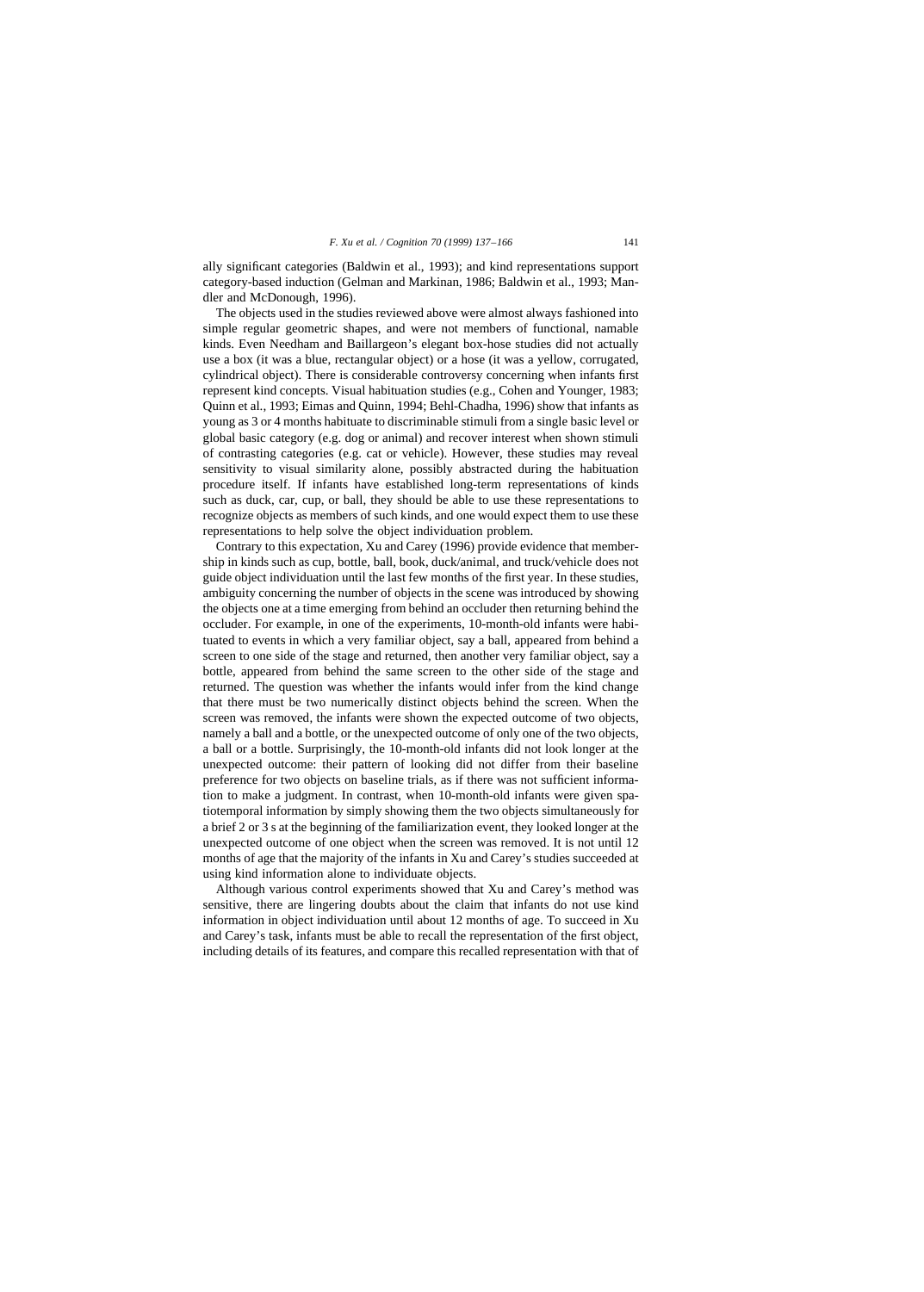the currently visible second object in order to arrive at a representation of two distinct objects. None of the object segmentation studies reviewed above placed such episodic, short-term memory demands for recalling the details of a complex object and comparing them to those of a currently visible complex object.<sup>1</sup> Typically the stimuli were either completely and continuously visible or occluded only at the boundary between them. However, recent studies by Wilcox and Baillargeon (1998, in press) give some evidence that when a simpler paradigm is used to reduce information processing demand (event-monitoring as opposed to event-mapping, or event-mapping without the reversal of the trajectory), infants much younger than 10 months succeed in using the differences in object features to infer two distinct objects, under conditions of full occlusion of the first object when the second becomes visible. These objects, however, are simple shapes, not members of functionally relevant kinds.

The present study seeks to further test the hypothesis that infants do not use kind information for object individuation until about 12 months of age, using a paradigm that reduces the information processing load, in particular the short-term memory demands. Perhaps when the information processing demand is reduced in the experiment, infants would succeed earlier in using kind information for object individuation. We adapt the object segmentation paradigm of Spelke et al. (1993), using objects that clearly belong to namable kinds as opposed to nonsense shapes. Consider the following display: a toy duck with a flat bottom perching on the flat top of a toy car (Fig. 1). The duck has all the typical features of a duck, e.g. a duck's bill, eyes, distinct shape etc.; the car is a typical car with wheels, doors, metallic shine, etc. Adults perceive this display as unambiguous: we see a duck sitting on top of a car and we do not expect the two objects to be connected (this is confirmed in the preliminary experiment). Gestalt principles do not clearly specify the boundaries of the objects – cues such as violation of good continuation and good form are only weakly provided in such complex stimuli. While color changes between the duck and the car, it also changes between the car and the wheels, or the body of the car and its windows. Although the boundary between the duck and the car is marked by cues which specify distinct parts of an object, so too is the boundary between the top of the car and the rest of the car body, the car and its wheels, the head of the duck and the body of the duck, and so forth. Our knowledge about specific kinds of objects tells us that there are two objects in this array; perhaps because the perceptual evidence for distinct objects is ambiguous, we need to draw on our knowledge of object kind.

We use the duck-car display and ask whether 10-month-old infants can use object kind information to successfully individuate objects. The contrast between a toy duck and a toy car was chosen for several reasons. First, duck and car are basic level kinds, in Rosch and Mervis's sense (Rosch et al., 1976) and many have assumed that the infants' first kinds are basic level kinds (Macnamara, 1987). Second, others have argued that infants begin with more global kind distinctions, such as bird vs. vehicle,

<sup>&</sup>lt;sup>1</sup>When the infants were asked to use their experience 24 h prior to the experiment in a object individuation task, as in Needham and Baillargeon (1998), a simple bright blue box with white squares was used. The memory demands in that study involves recognition, not models of objects in short-term memory.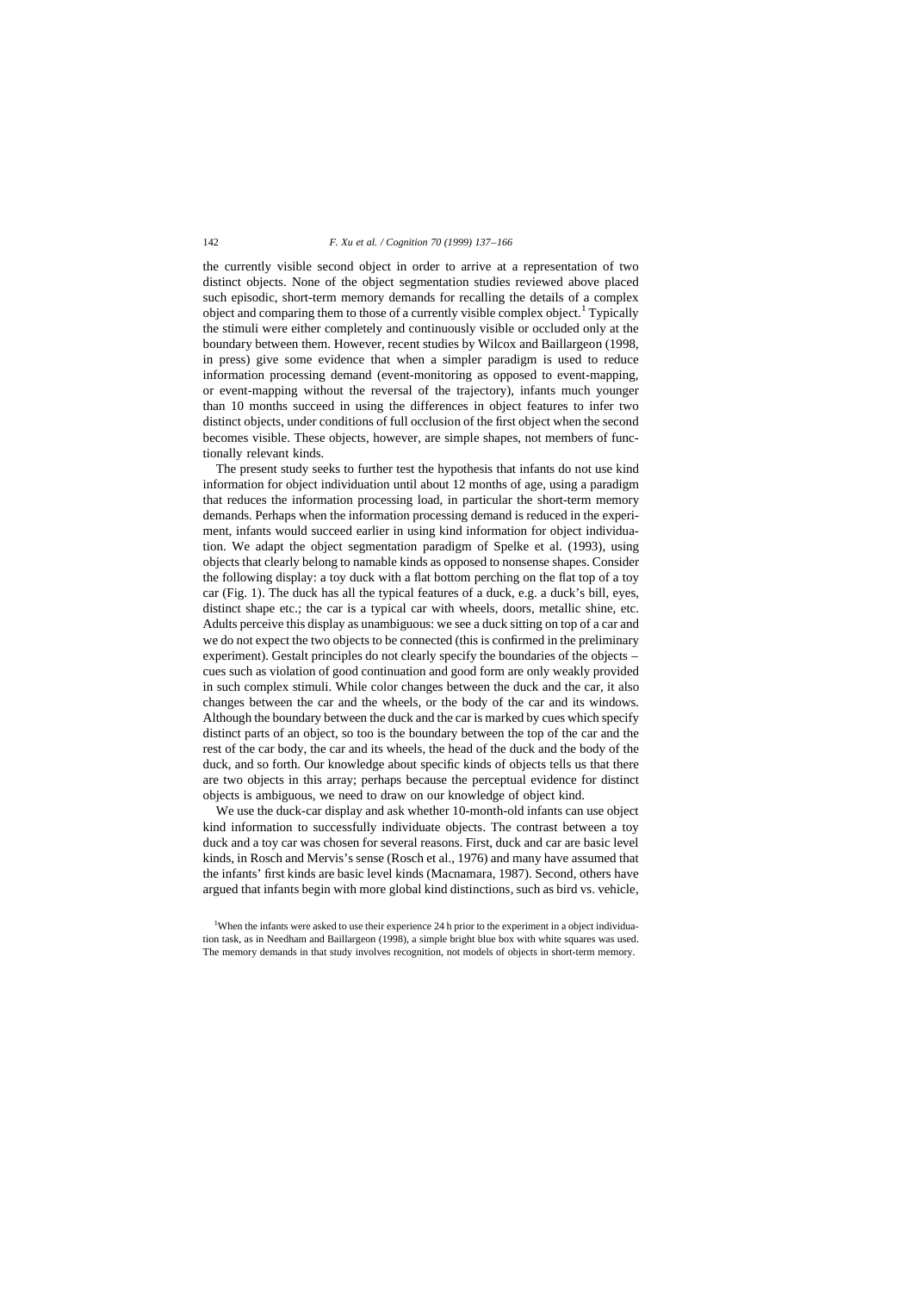or animal vs. vehicle (Mandler, 1992; Mervis, 1987), and duck and car also contrast as these levels. Finally, under the assumption that infants' first words for objects map onto kind concepts, the fact that 'duck' and 'car' are among children's early words (Fenson et al., 1991) suggests that they may be among the first kind concepts infants represent. Thus we are probing whether infants already represent kinds such as duck and car prior to learning words for them.

In Experiment 1, the infants are habituated to a display that consists of a duck perching on top of a car with a hand suspended right above the display without touching it. During the test trials, the hand grasps the head of the duck and lifts it up. In the expected outcome, the duck is lifted but the car stays in place. In the unexpected outcome, the car is lifted along with the duck as if they were parts of one complex object. If infants have segmented the display into two objects, they should look longer at the unexpected outcome in which the car is lifted along with the duck. It is important to note that both objects are in plain view throughout the experiment, so the infants will not have to actively retrieve their representation of the first object upon seeing the second in order to arrive at a representation of two distinct objects. If the findings of Xu and Carey (1996) reflect the inability of 10-month-old infants to use kind information for object individuation, they should fail to use the differences between the toy duck and the toy car to set up a representation of two distinct objects, whereas 12-month-old infants will succeed. Given Needham and Baillargeon's findings that experience with one part of an ambiguous stimulus helps in the object individuation problem, we include a condition in which infants are shown the duck alone, and allowed to handle it, as well as the car alone, and allowed to handle it, prior to habituation to the duck-on-the-car. If infants truly lack antecedent duck/ animal or car/vehicle kind representations, then such a small amount of experience might not be sufficient to help them in the object individuation task. In contrast, if infants do represent these kinds antecedently, the representation should be primed and would be expected to facilitate individuating the duck from the car in the ambiguous duck-car display.

Before beginning the infant studies, a preliminary study tested adults' perception of the display as two distinct objects.

### **2. Preliminary experiment**

The preliminary experiment sought to confirm that adults would use kind information to individuate the duck-car display as a duck and a car. After viewing the display for 5 s, adults were asked to judge how many objects there were and what would happen if the duck underwent motion. The training trials and the procedure were adapted from Spelke et al. (1993).

### *2.1. Method*

#### *2.1.1. Participants*

Twelve adults (5 female and 7 male; mean age 25) from the university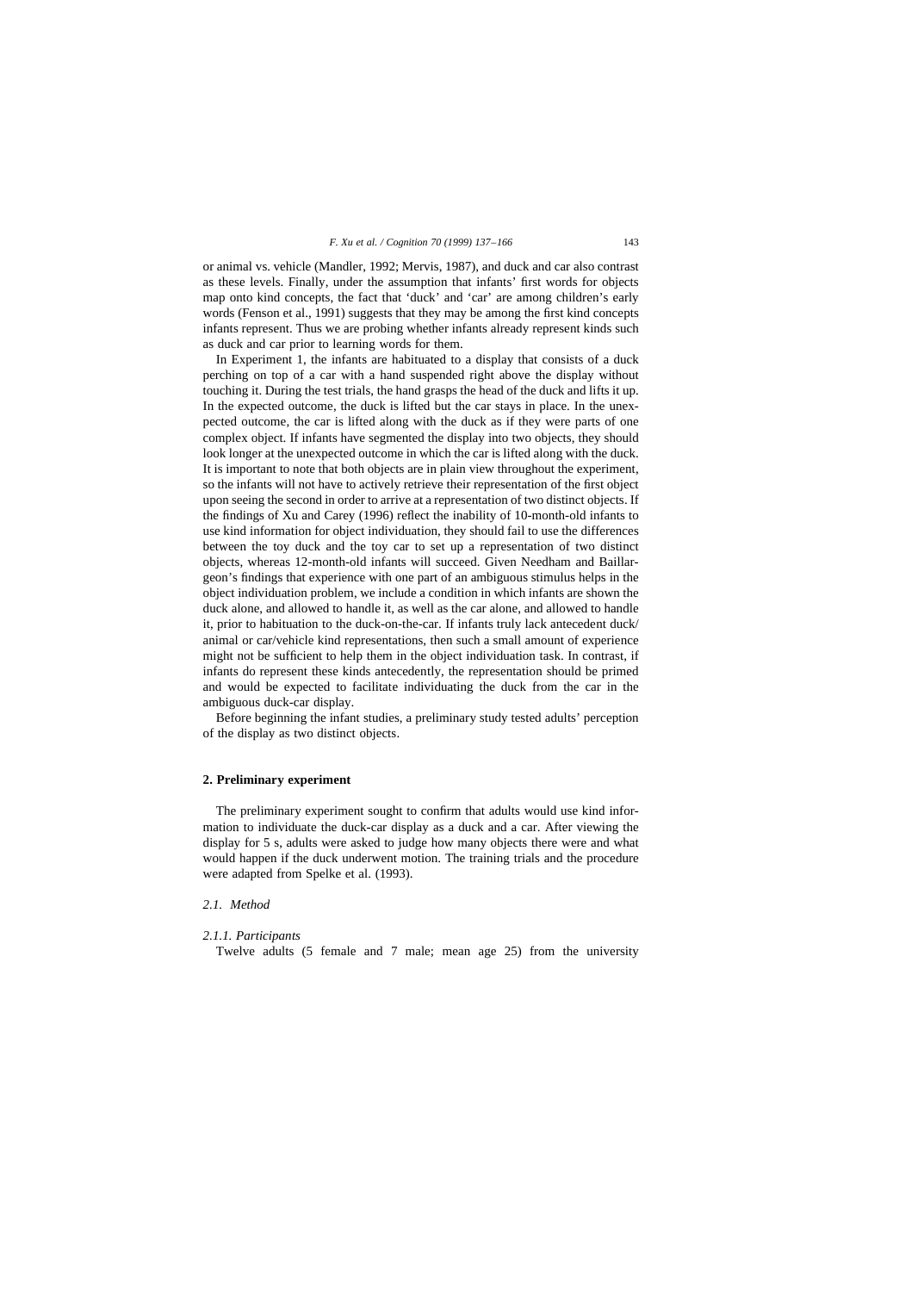staff and student community participated in the study. None of the subjects had taken a course in perception or had any knowledge of the current research with infants.

### *2.2. Materials*

A white coffee mug and a metal fork were used in the training trials. Two toys were used in the test trial: A bright yellow toy duck with an orange bill, feet, and eyes and a fluorescent green toy car with blue and yellow wheels and orange and blue decals. The toy duck was approximately  $6 \times 6 \times 9$  cm in size and the toy car was  $11 \times 5 \times 5$  cm.

### *2.3. Design and procedure*

Subjects were seated about 66 cm from a puppet stage on which the display was placed. They were told that we were interested in adults' immediate impression of displays that we would present to infants. They would view each display for 5 s before answering questions. Each subject completed a three-page questionnaire. On one of the training trials, an empty coffee mug was placed on the stage. In the other training trial, the same mug containing a fork (only the upper half of the fork was visible to the subjects) were placed on the stage one at a time. Subjects were asked a series of questions. (1) 'How many objects do you see?' (2) 'How strong is your impression of one object on this scale, where 1 means a very weak impression of one object and 7 means a very strong impression of one object?' (3) 'Does this (pointing to the handle of the mug without touching it) appear to be connected to this (pointing to the bowl of the mug)?' For the second training trial, the bowl of the mug and the upper half of the fork were pointed to, respectively. (4) 'How strong is your impression of a connection on this scale?' (5) 'If I were to grasp this (pointing to the handle of the mug) and lift it from here to here (moving the finger about 10 cm above the initial position), what would happen to this (pointing to the bowl of the mug)?' For the second training trial, the upper half of the fork and the bowl of the mug were pointed to, respectively. (6) 'How strong is your impression that it will move?' (7) 'What object(s) do you see in this display?' Next the experimenter put on the duck-car display, and lowered the curtain. After viewing it for about 5 s, the same series of questions were asked. She pointed to the mid-point of the duck and the body of the car for the connectedness and motion questions. Otherwise the procedure was identical to the training trials.

### *2.4. Results and discussion*

On the training trials, all subjects answered 'one object' when shown the empty mug and 'two objects' when shown the same mug containing a fork. They also reported that the handle of the mug was connected to the body of the mug whereas the fork was not. Subjects clearly understood what the task was about. When shown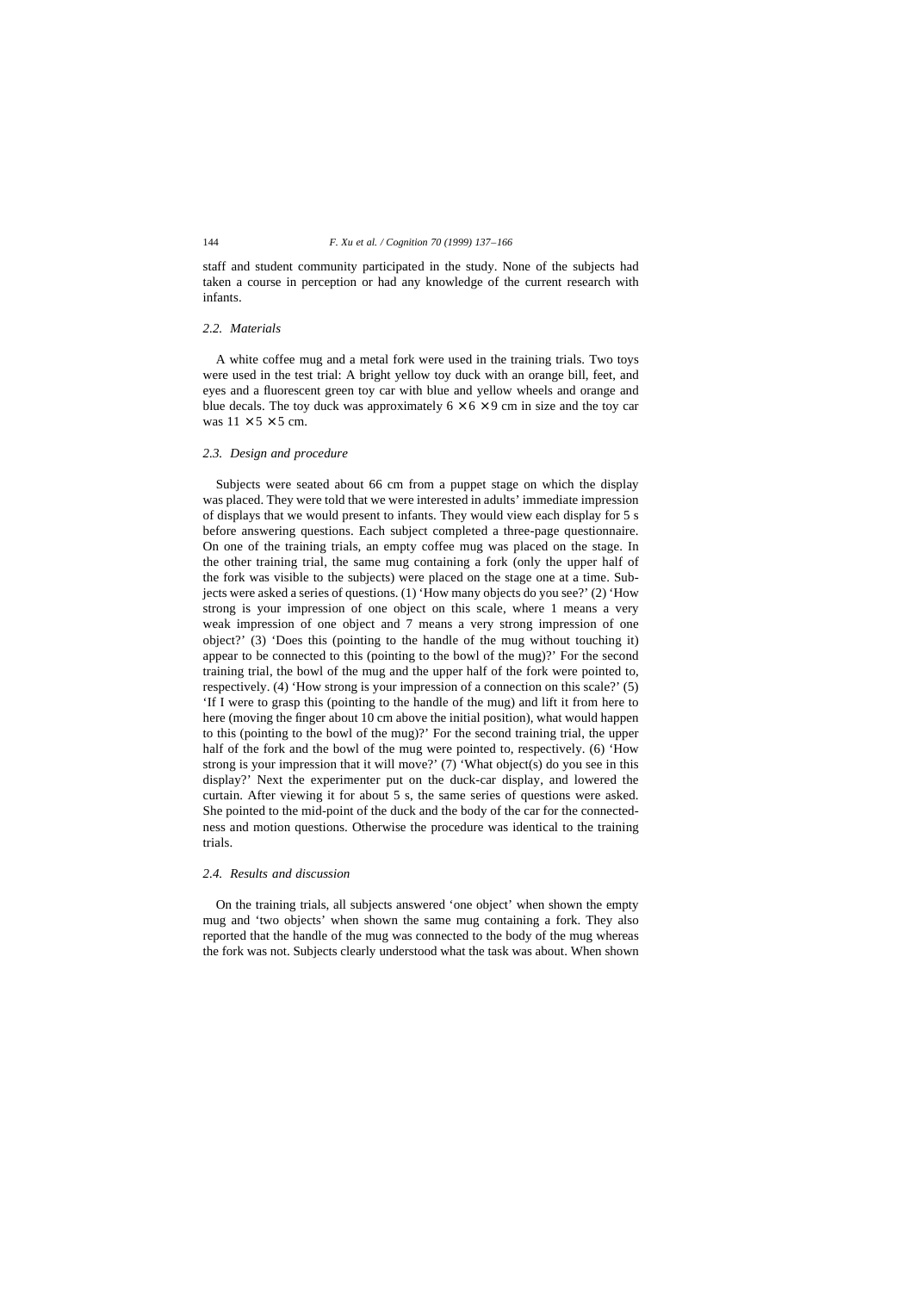the duck-car display, all subjects reported 'two objects' when asked how many objects they saw. Subjects had a weak impression of one object; the mean rating for strength of impression of one object was 2.0, significantly different from the neutral rating of  $4(t(11) = -9.381, P \le 0.0001)$ . Eleven of the 12 subjects reported that the duck and the car were not connected; the remaining one said 'maybe'. The mean rating of the strength of connection was 2.0, significantly different from the neutral rating of 4 ( $t(11) = -9.381$ ,  $P < 0.0001$ ). All subjects reported that the car would stay in place if the duck were grasped and lifted up. The mean rating of strength of impression of the car moving was 2.5, significantly different from the neutral rating of 4 ( $t(11) = -3.924$ ,  $P < 0.005$ ). All subjects reported that they saw 'a toy/rubber duck and a toy car'.

Adults' verbal ratings showed that the duck-car display evoked clear and strong impression of two objects. The participants judged that the two objects were not connected and when the duck was lifted the car would remain in place. There was also no ambiguity as to which kinds the objects belonged to. Having confirmed that adults interpreted the duck-car display as two distinct objects, we then turned to a test of the hypothesis that 12-month-old infants, but not 10-monthold infants, would use kind information to parse this ambiguous display into two objects.

### **3. Experiment 1**

Experiment 1 assesses whether infants can use object kind information to individuate objects, as did the adults in the preliminary experiment. The experiment consisted of two phases: a habituation phase in which the infants saw the display of the duck perched on the car and a test phase in which the duck was lifted. In the apart (expected) outcome, only the duck was lifted; in the together (unexpected) outcome, the duck-car was lifted as a single object. Five experimental conditions were included: a baseline condition to assess the infants' intrinsic preference for the apart or together outcome. The four experimental conditions contrasted types of information (static vs. movement, provided during the habituation phase) and whether the infants handled the objects prior to the experiment. In the movement condition, the duck was moved laterally off the car, thus providing the infants with spatiotemporal evidence for two distinct objects. In the static condition, the infants were shown only the static array of the duck perched on the car, as in the preliminary experiment. The other two experimental conditions were identical to these two except that the infants played with each of the two objects prior to the habituation phase. If 10-month-old infants do not have an antecedent representation of kinds such as duck and car, or cannot use such information in object individuation, then we would expect them to be able to exploit the spatiotemporal information provided in the movement condition to parse the display into two distinct objects, but not the object kind information provided in the static condition, whether or not they handled the objects prior to the habituation phase.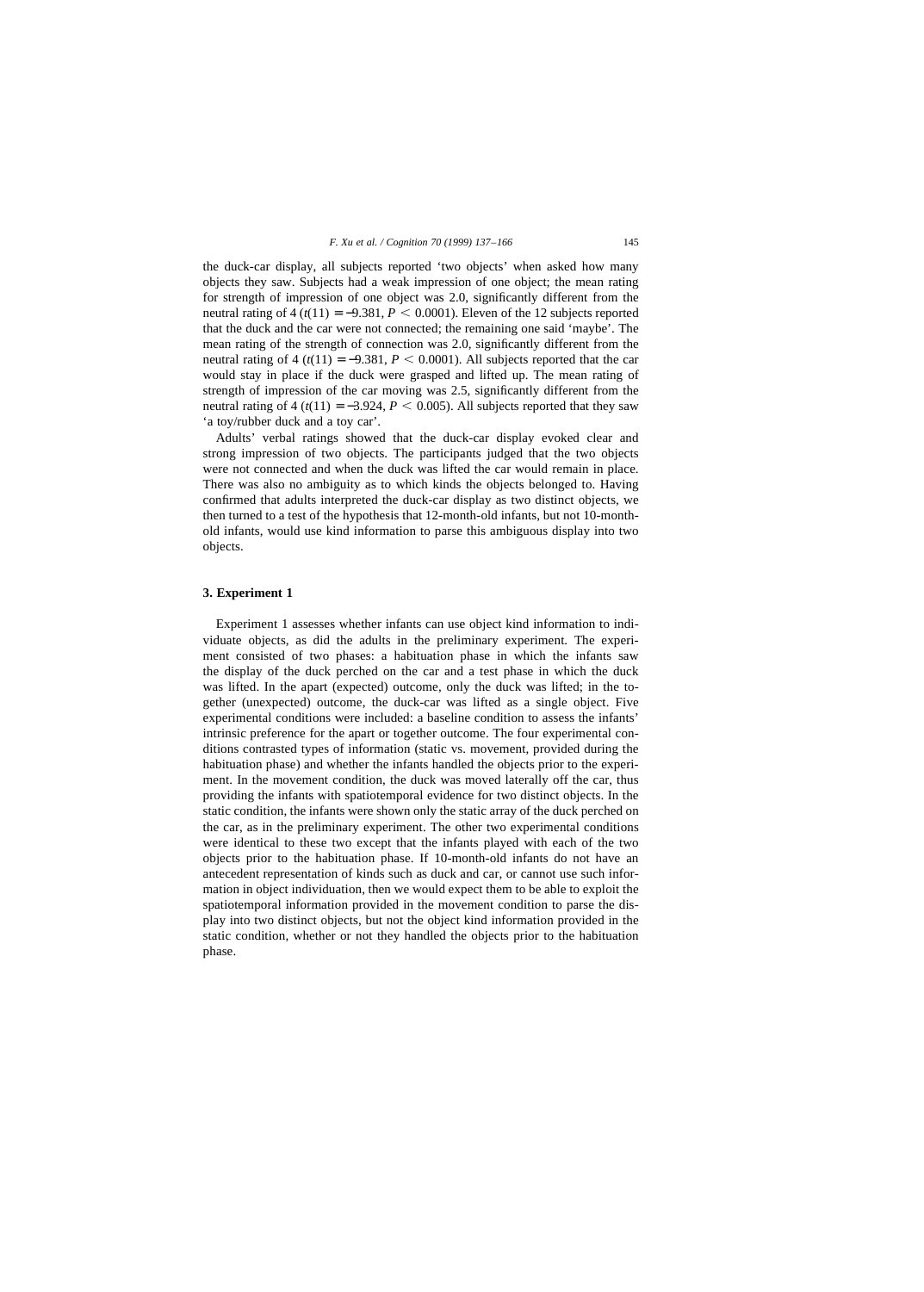# *3.1. Method*

#### *3.1.1. Participants*

A total of 100 full-term infants participated in the study (56 boys and 44 girls), ranging from 9 months 12 days to 10 months 20 days (mean age 10 months 3 days). Equal numbers of infants were randomly assigned to one of five conditions (mean ages were 10 months 2 days for the baseline condition, 10 months 6 days for the static-no handling condition, 10 months 0 days for the movement-no handling condition, 10 months 5 days for the static-handling condition, and 10 months 1 day for the movement-handling condition). Eleven additional infants were excluded from the sample due to fussiness (7), experimenter error (3), or equipment failure (1). All infants were recruited by obtaining their birth records from townhalls in the Greater Boston area and subsequently contacting their parents by mail and telephone. They were primarily middle class and non-Hispanic white, with about 10% of Asian, African–American, or Hispanic backgrounds. Participation was compensated by a token gift (a T-shirt, a bib, or a sippy cup) with an institute logo.

#### *3.2. Materials*

The same toy duck and toy car used in the preliminary experiment were used in this experiment. An informal survey with parents showed that both kinds of toys were familiar to 10-month-old infants.

#### *3.3. Apparatus*

The events were presented on a three-sided,  $76 \times 31 \times 13$  cm stage with a light blue top surface. A black curtain hung behind the stage to make the object and background contrast prominent and to conceal the movement of the experimenter. Another black curtain hung over the front part of the stage to conceal the video camera under the stage as well as to prevent the experimenter from seeing the infant's face. The actual display area measured 76 cm in width and 24 cm in height. Black curtains also concealed the observer, who sat to the right of the stage and monitored the infant's looking. The observer could not see what was presented on the stage and was blind to which condition the infant was in. A push button was connected to a microcomputer which recorded the looking times. White noise masked any sounds produced by the movements of the experimenter. The stage was lit from above and from the two sides; otherwise the room was dark. The infant sat in a high chair, about 66 cm from the stage, with eye level slightly above (about 5 cm) the floor of the stage. The parent sat next to the infant with his/her back toward the stage, and was instructed not to look at the displays, so as not to influence the infant's response, and not to attempt to draw the infant's attention in any way. The parent was instructed to 'smile and be natural' whenever the infant looked at him or her. A video camera was set up under the stage, focusing on the infant's face and recording the entire session. The videotape record provides no information about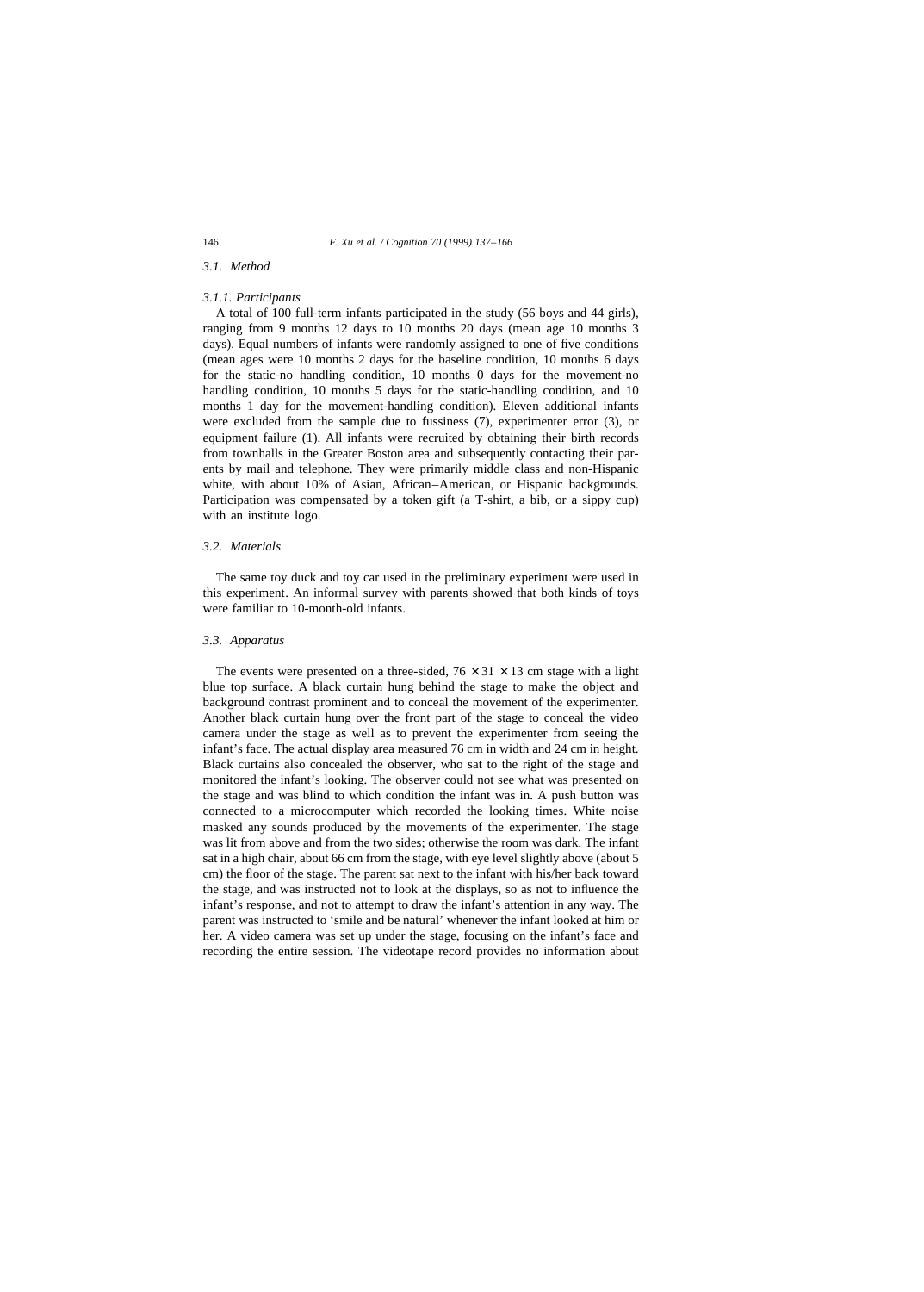what is presented on the stage so an observer scoring from the videotapes will be completely blind to the condition or the order of the trials.

#### *3.4. Design and procedure*

Equal number of infants participated in five conditions: static-no handling condition, movement-no handling condition, static-handling condition, movementhandling condition, and baseline condition. After the infant and the parent were seated, the experimenter turned on the video camera. The experimenter then tapped or waved on the center top, the center bottom, and both ends of the stage to draw the infant's attention to the empty stage as well as to define the window of looking for the observer. During this calibration process and throughout the experiment, only the experimenter's hand was visible to the infant.

#### *3.5. Static-no handling condition*

#### *3.5.1. Habituation phase*

For each habituation trial, a black curtain was raised to cover the entire stage area from view. After a 3 s pause (the time required to change displays in the test trials), the curtain was lowered to show the toy duck sitting on top of the toy car (Fig. 1).

The experimenter then reached in with her right hand, stopping about 2 cm right above the head of the duck. When the hand stopped, the experimenter drew the infant's attention. 'Look at this, (infant's name). Now.' The word 'now' was used to signal the observer to start timing in all trials. The infant's looking was then monitored. A trial ended when the infant looked away for 2 continuous seconds after looking for at least 0.5 s, as determined by the release of the observer's button. At the end of the trial, the experimenter lifted her hand, then the curtain was raised to cover the stage. After a 3 s pause, the curtain was lowered and the next trial began. The habituation criterion was defined as the sum of looking time of the last three trials being half or less than the sum of looking time of the first three habituation trials, where the sum of the first three trials was greater or equal to 12 s. Habituation trials continued until the infant met the habituation criterion or until 14 trials had been completed. Half of the infants saw the duck-car display where the duck was glued onto the car (this is how the unexpected outcome was created) during habituation; half saw the display where the two were not glued together. An informal survey showed that adults could not discriminate these two displays. These habituation trials familiarized the infant with the objects and the presence of a human hand. They also encouraged the infant to anticipate the test event when the hand grasped the duck and lifted it.

### *3.5.2. Test phase*

When the habituation trials ended, the curtain was again raised to cover the stage. After a 3 s pause, the test trials began. The curtain was lowered to reveal the duckcar display. The experimenter reached in and grasped the top of the duck's head and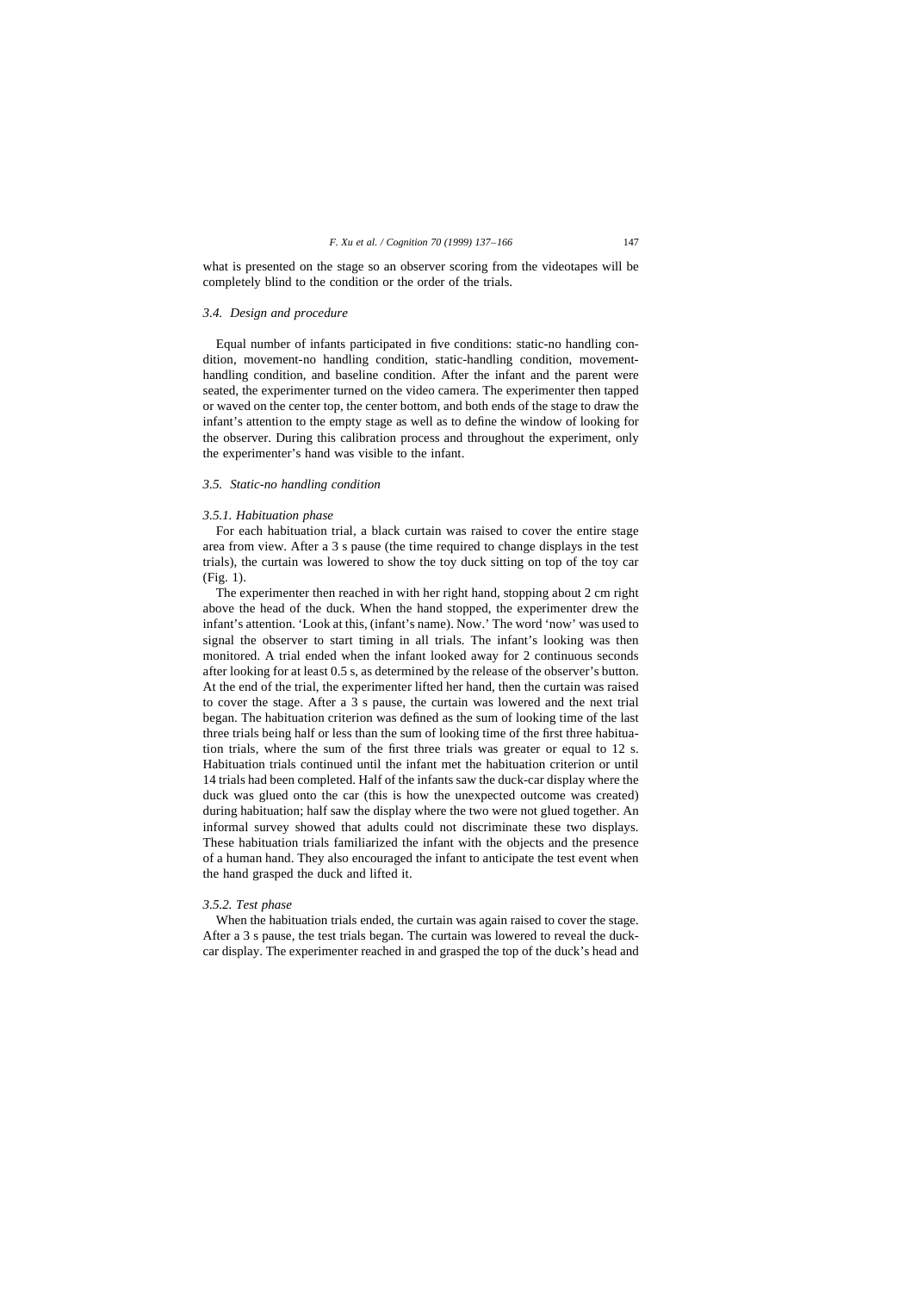lifted it 7 cm vertically at the speed of about 7 cm/s. The hand then stopped in midair, holding the top of the duck. The infant's attention was then drawn. 'Look, (infant's name)' and looking time was monitored. After the infant looked away, the hand put the duck back on top of the car (or the duck and the car onto the stage floor) and the curtain was raised to cover the entire stage. After a 3 s pause the next test trial began. The infant saw two outcomes alternately. In the expected outcome (for adults), the duck was lifted and suspended in midair while the car stayed stationary on the stage. In the unexpected outcome (for adults), the duck as well as the car were lifted and suspended in midair together (Fig. 1). There were six test trials for each infant. The order of outcome was counterbalanced across infants.

### *3.6. Movement-no handling condition*

#### *3.6.1. Habituation phase*

The habituation trials in the movement-no handling condition were the same as the ones in the static-no handling condition with one important difference. During each trial, after the curtain was lowered, the hand reached in, grasped the top of the duck's head, and slid the duck off the car horizontally about 10 cm such that the bottom of the duck no long overlapped with the top of the car. The duck was then returned to its initial position. The hand then stopped about 2 cm above the head of the duck as in the static-no handling condition. The infant's attention was drawn. 'Look (infant's name)', and looking time was monitored. All other details of the habituation phase were the same as in the static-no handling condition.

#### *3.6.2. Test phase*

The test trials in the movement-no handling condition were identical with those of the static-no handling condition. There were six trials and the order of outcome was counterbalanced across subjects.

#### *3.6.3. Static-handling condition*

The procedure for this condition was identical to the static-no handling condition, except for one important difference. After the infant and the parent were seated and prior to drawing the infant's attention to the stage, the experimenter brought out the duck and the car, one at a time, to the infant and let the infant play with each toy for about 30 s. The infant never saw the two objects at the same time. The first object was removed from view before the second one was introduced. All infants were required to at least touch each object; the vast majority of them took the objects in their hands and manipulated/mouthed them. Almost all infants lost interest in the toy by the end of the 30 s period, letting it drop or turning their attention to their parents or the experimenter. The order of which object was introduced first was counterbalanced across subjects. The procedure then unfolded exactly as in the static-no handling condition. The infants were habituated to the stationary display of the duck perching on top of the car, then they were shown six test trials as in the static-no handling condition.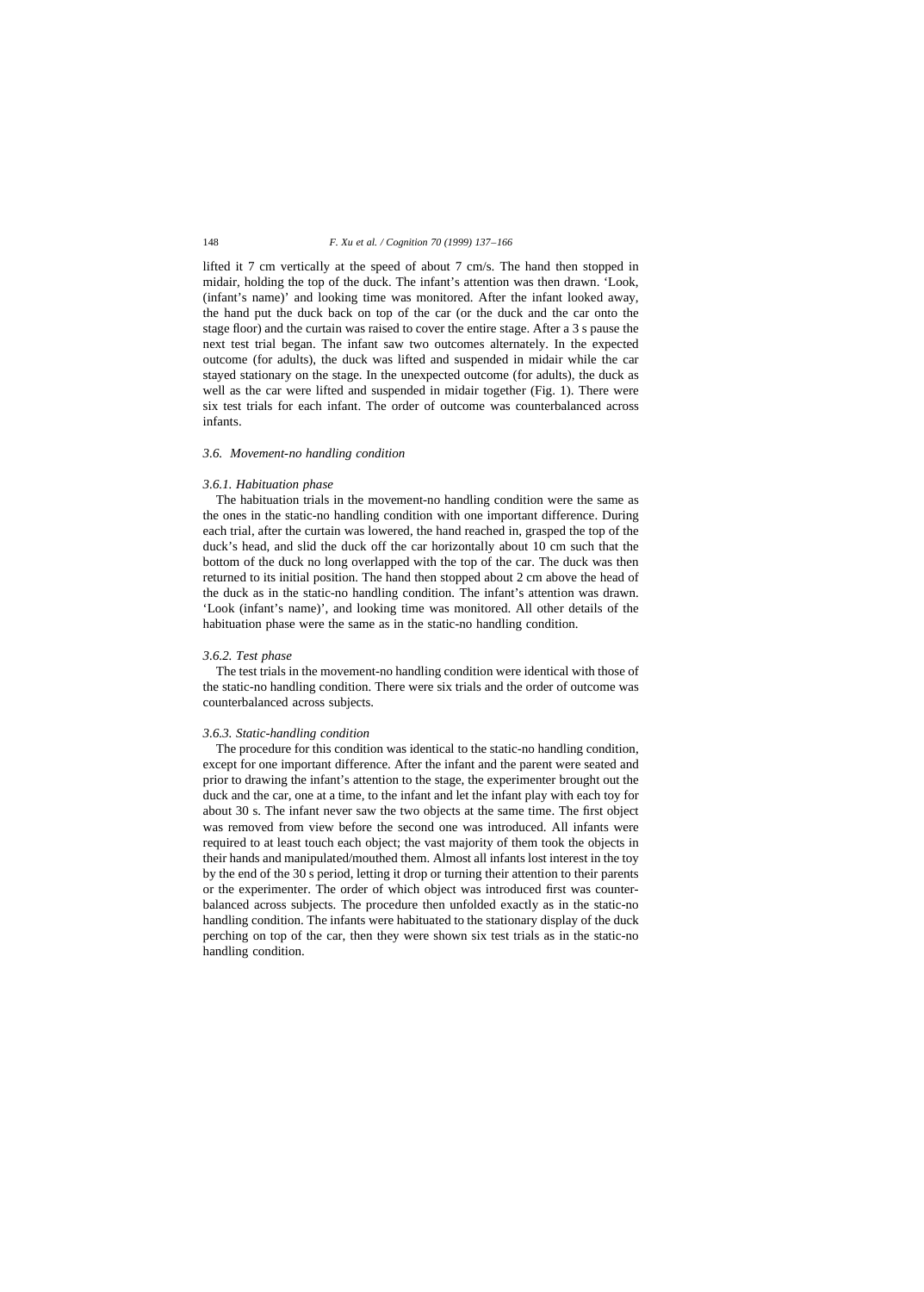#### *3.7. Movement-handling condition*

The procedure for this condition was exactly the same as in the movement-no handling condition, with one important difference. Prior to drawing the infant's attention to the stage, the experimenter brought out the duck and the car, both at once, to the infant and let the infant play with them. The infant was given each toy (with the other toy in view) for about 20 s, then she was given both toys for another 20 s. The vast majority of the infants spontaneously grasped both toys. Almost all infants lost interest in the toys at the end of the 60 s period, ceasing to hold or manipulate them, and turning their attention elsewhere. The rest of the procedure was identical to that of the movement-no handling condition. The infants were habituated to the stationary duck-car display with the hand poised above the duck, after the duck had been moved laterally off the car and returned to position. Six test trials followed the habituation phase.

### *3.8. Baseline condition*

The baseline condition measured whether infants had an intrinsic preference for either of the outcome displays. Infants were shown the outcomes of the six test trials. They never saw the display resting on the floor of the stage. Each time when the curtain was lowered, the infant saw the final outcome of a test trial: a hand holding the duck in mid-air with the car stationary on the floor of the stage, or the duck and the car in mid-air. The infant's looking time was recorded. The order of outcome was counterbalanced across subjects.

### *3.9. Results*

Eighty-seven of the 100 infants in this study were off-line observed by an observer who was completely blind to the condition and order of outcomes of the experiment (the remaining 13 infants were not on video due to experimenter error or equipment failure). Interscorer reliability was 92.5%.

### *3.10. Habituation trials*

Table 1 lists the average number of habituation trials, and the average habituation criterion (defined as 50% of the sum of the first three trials) for each of the four experimental conditions. A  $2 \times 2$  analysis of variance examined the effects of condition (static vs. movement) and prior handling (handling vs. no handling) on the number of habituation trials. There were no main effects or interactions. Similarly, there were no main effects or interactions in an ANOVA which examined the effects of the same two variables on the habituation criterion.

In sum, encoding the duck-car display in the static condition was no less efficient than doing so in the movement condition, and manipulating the duck and the car for 30 s each immediately prior to habituation had no measurable effect on the course of habituation.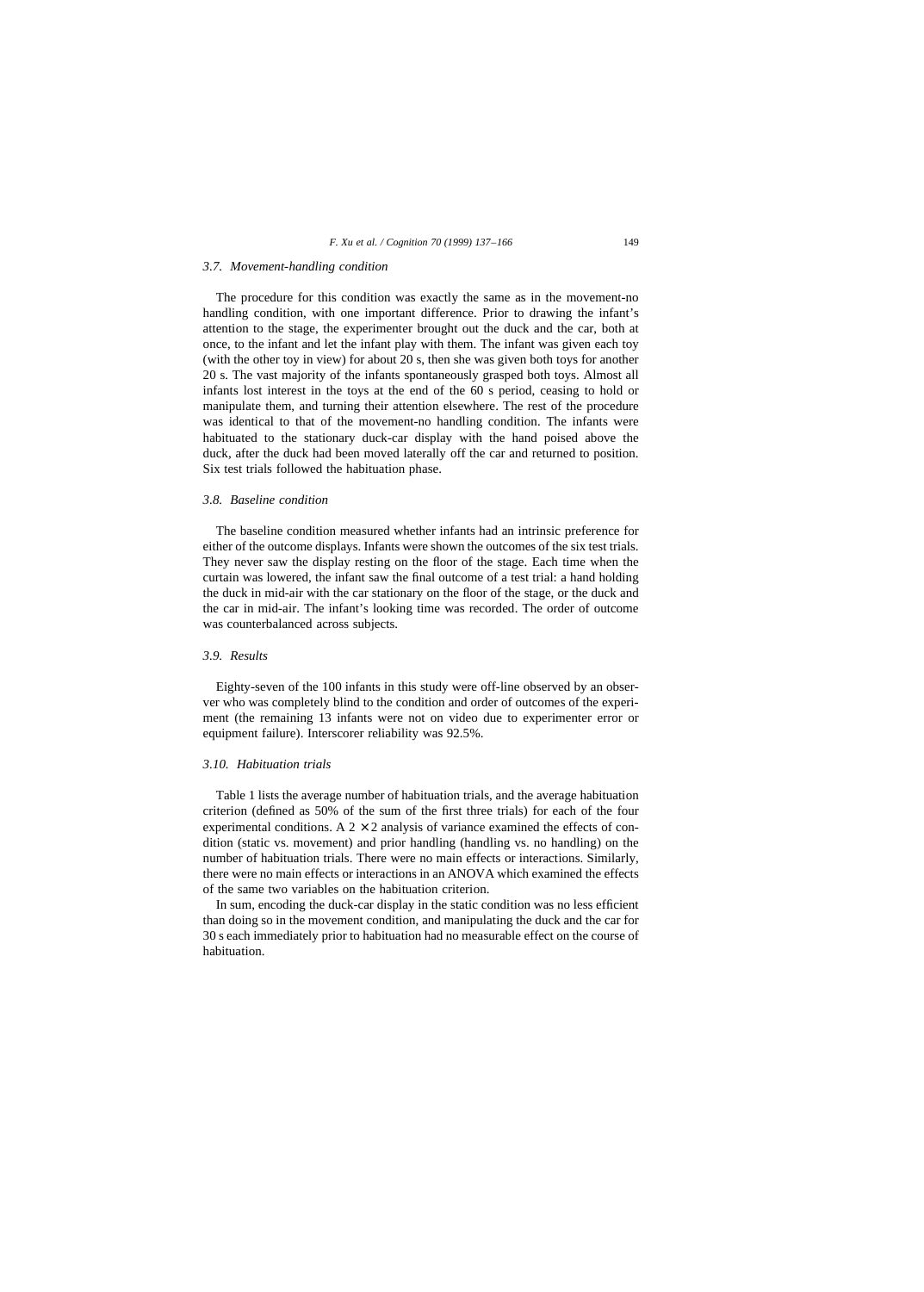|                                             | Expt. 1 |                                            | Expt. 2 | Expt. 3                                             |      |               |        |
|---------------------------------------------|---------|--------------------------------------------|---------|-----------------------------------------------------|------|---------------|--------|
|                                             |         | Static-no Movement-no<br>Handling Handling |         | Static-<br>Movement- Static<br>handling<br>handling |      | Move-<br>ment | Static |
| Average number of 8.8<br>habituation trials |         | 8.7                                        | 8.5     | 8.0                                                 |      | 8.4           | 9.9    |
| Average habituation 14.0<br>criterion(s)    |         | 15.3                                       | 19.7    | 13.5                                                | 18.1 | 13.3          | 10.1   |

| Table 1                                                       |  |  |  |
|---------------------------------------------------------------|--|--|--|
| Average number of habituation trials and habituation criteria |  |  |  |

### *3.10.1. Test trials*

The principal findings are shown in Fig. 2. An alpha level of 0.05 was used for all statistical tests. Initial ANOVAs revealed no effects of sex, order of outcome, or habituation display (glued-together vs. separate). Subsequent analyses collapsed over these factors.

The main results of Experiment 1 were that the infants had a small preference for the apart outcome in the baseline, and they failed to overcome this preference in the static condition but succeeded in doing so in the movement condition. Furthermore, there was no effect of handling.

An analysis of variance examined the effects on looking times with condition



Fig. 2. Mean looking times of the baseline, static, and movement conditions in Experiment 1.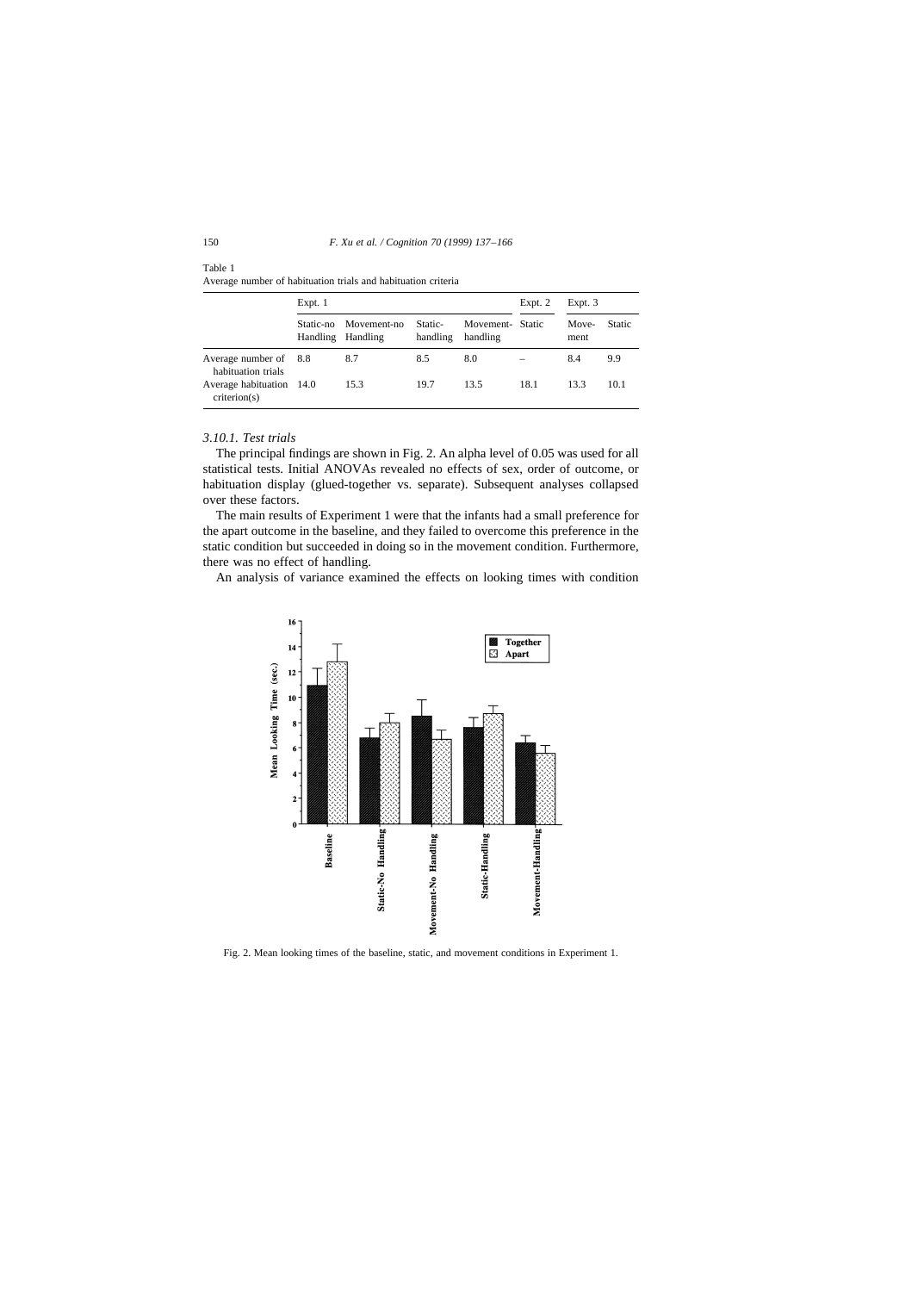(static-no handling, movement-no handling, static-handling, movement-handling, and baseline) and outcome (together or apart) as variables. There was a main effect of condition, due to the overall longer looking times in the baseline condition, presumably because infants in this condition did not go through a habituation phase  $(F(4,95) = 7.368, P < 0.0001)$ . There was no main effect of outcome. More importantly, there was a condition by outcome interaction  $(F(4,95) = 2.518, P \le 0.05)$ .

Next a planned  $2 \times 2 \times 2$  ANOVA examined the effects of condition (static vs. movement), handling (handling vs. no handling before habituation), and outcome (together vs. apart) on looking times. There was an interaction between condition and outcome,  $F(1,76) = 8.002$ ,  $P < 0.01$ . The infants in the movement conditions looked longer at the together outcome ( $M_a = 6.1$  s,  $SD = 2.9$ ;  $M_t = 7.55$  s,  $SD = 4.5$ ) whereas those in the static conditions did not ( $M_a = 8.5$  s, SD = 2.9;  $M_t = 7.3$  s,  $SD = 3.6$ ). There was no main effect of handling  $(F(1,76) = 0.176, P > 0.6)$  and no three-way interaction between handling, condition, and outcome  $(F(1,76) = 0.425)$ ,  $P > 0.5$ ). That is, handling the objects prior to habituation did not effect infants' looking time patterns on the test trials. Given this finding, subsequent analyses collapsed over the handling factor.

Three planned ANOVAs were then performed to compare each of the experimental conditions (static and movement, collapsing over handling) with the baseline condition and the two experimental conditions with each other. Each of the ANO-VAs examined the effects of condition and outcome on looking times. In the baseline/static condition ANOVA, there was no interaction between condition and outcome,  $F(1,58) = 0.407$ ,  $P > 0.5$ ; the infants' looking time pattern did not differ from their baseline preference. The infants looked longer at the apart outcome on all three pairs of test trials of the static condition (trial pair 1:  $M_a = 11.4$  s,  $M_t = 8.9$  s; trial pair 2:  $M_a = 7.2$  s,  $M_t = 6.6$  s; trial pair 3:  $M_a = 6.7$  s,  $M_t = 6.3$  s). In contrast, in the baseline/movement condition ANOVA, there was an interaction between condition and outcome,  $F(1,58) = 6.300$ ,  $P < 0.02$ . The infants looked longer at the together outcome on all three pairs of test trials (trial pair 1:  $M_a = 7.7$  s,  $M_t = 10.5$  s; trial pair 2:  $M_a = 5.9$  s,  $M_t = 6.0$  s; trial pair 3:  $M_a = 4.7$  s,  $M_t = 5.8$  s). There was also an interaction between condition and outcome comparing the static and the movement conditions,  $F(1,78) = 8.147$ ,  $P < 0.01$ .

Non-parametric tests confirmed that the looking time patterns of the movement condition differed from the baseline condition and the static condition. Fifteen out of 20 infants (75%) in the baseline condition and 27 out of 40 infants (68%) in the static conditions looked longer at the apart outcome. A Mann–Whitney *U* test showed that the static condition was not different from the baseline condition,  $z = -1.255$ ,  $P = 0.21$ . In contrast, only 12 out of 40 (30%) of the infants in the movement conditions looked longer at the apart outcome. A Mann–Whitney *U* test showed that this pattern is different from that of the baseline condition  $(z = -2.697,$ *P* < 0.01) and from the static condition ( $z = -2.997$ , *P* < 0.005).

#### *3.11. Discussion*

The first main finding of Experiment 1 was that 10-month-old infants succeeded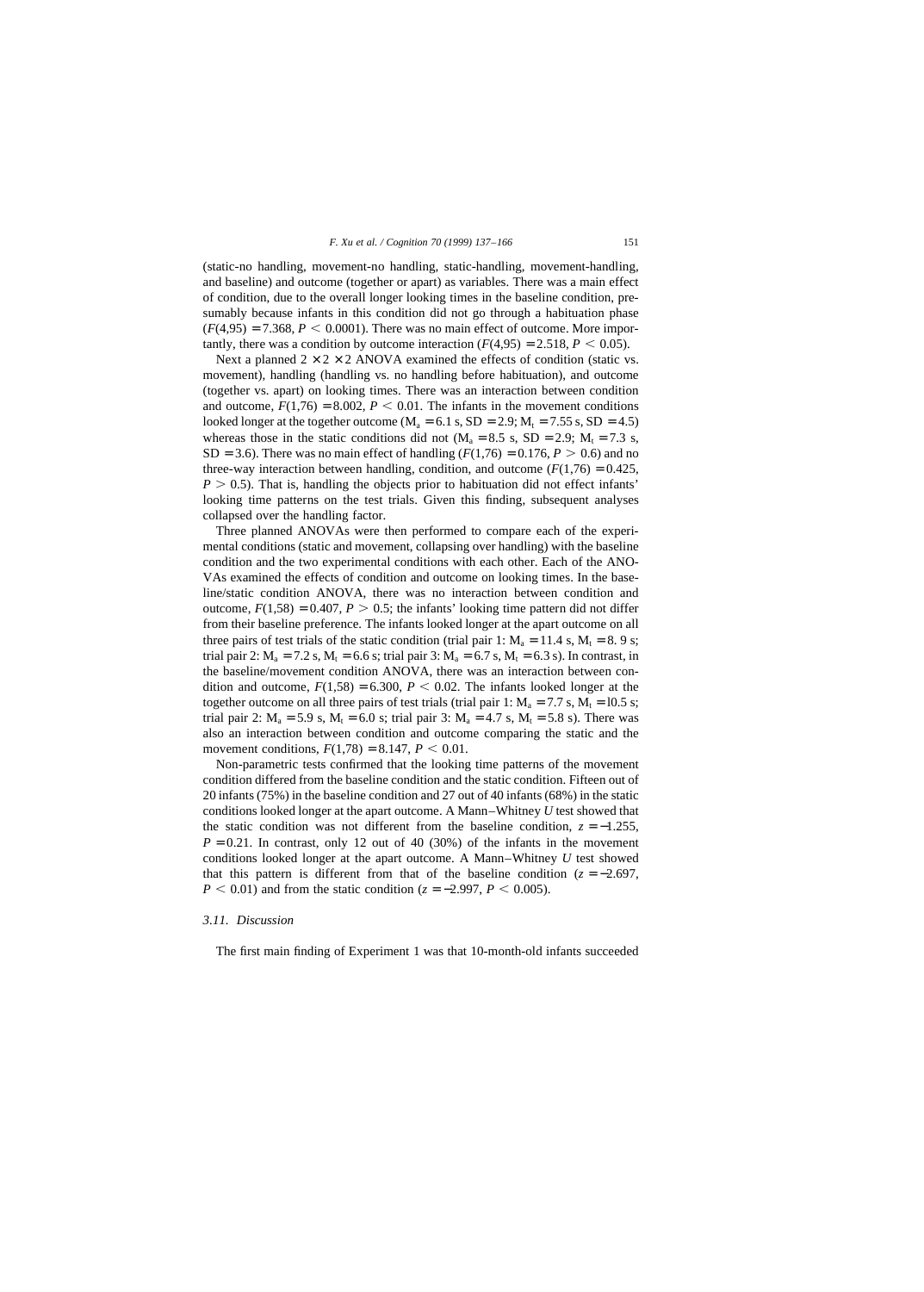in using spatiotemporal information, but failed to use kind information, in object individuation. In the static condition, in which only kind differences provided evidence that there were two objects in the array, infants' looking time pattern was not different from that of the baseline condition. Infants behaved as if they had no clear expectations about whether the car should move with the duck or not. In contrast, in the movement condition in which spatiotemporal information provided evidence that there were two distinct objects, the infants overcame their baseline preference for the apart outcome and looked longer at the unexpected outcome of the two objects moving together.

The paradigm of Xu and Carey (1996) and that of the present experiment make very different information processing demands of the infant. In order to determine how many objects were involved in Xu and Carey's (1996) studies, infants need to recall a representation of the first object held in short-term memory upon seeing the second, and to compare these two representations. Experiment 1 required no recall of a previously seen object; both objects are continuously visible during habituation. In spite of these differences, the results of Experiment 1 converge with the findings of Xu and Carey (1996) in support of the hypothesis that object kinds such as duck and car (or animal and vehicle) do not yet provide criteria for individuation and numerical identity at 10 months of age.

The second main finding of Experiment 1 is the absence of any effects of handling the objects prior to the experiment – either on habituation rate or on looking times to the outcome events. The infants in the static-handling condition saw each object alone, moving independently, and handled it for 30 s; yet they still failed to show longer looking time on the test trials when the duck-car moved as a single object. This is particularly surprising given Needham and Baillargeon's (1998) finding that seeing a part of an ambiguous display for at little as 5 s helps the infant parse the display later on. However, details of the Needham and Baillargeon's results also give a possible explanation for why the present study showed no effect of handling. In their studies, the infants needed more time to process the object if the object was more complex, e.g. they needed to see the box for 5 s standing alone on the stage in order to parse the box-hose display into two objects in the experiment, but they needed to see the hose alone for 15 s in order for this experience to help with disambiguating the box-hose display. Perhaps the complexities of the objects in Experiment 1, the duck and the car, made the task more difficult. This line of reasoning is consistent with the hypothesis that infants at this age do not represent kinds such as duck and car, which are, after all, perceptually complex and variable. One role representations of kinds might be expected to play is to support recognition of instances of those kinds on separate occasions. If infants antecedently represented the kinds duck and car, we would expect those representations to be primed during handling, and that these primed representations would support encoding during habituation and segmentation of the ambiguous display. That such priming did not occur is consistent with the hypothesis that infants have no antecedent representations of these kinds.

Xu and Carey (1996) found that 12-month-old infants succeeded at using kind information for object individuation. Experiment 2 tests the prediction that 12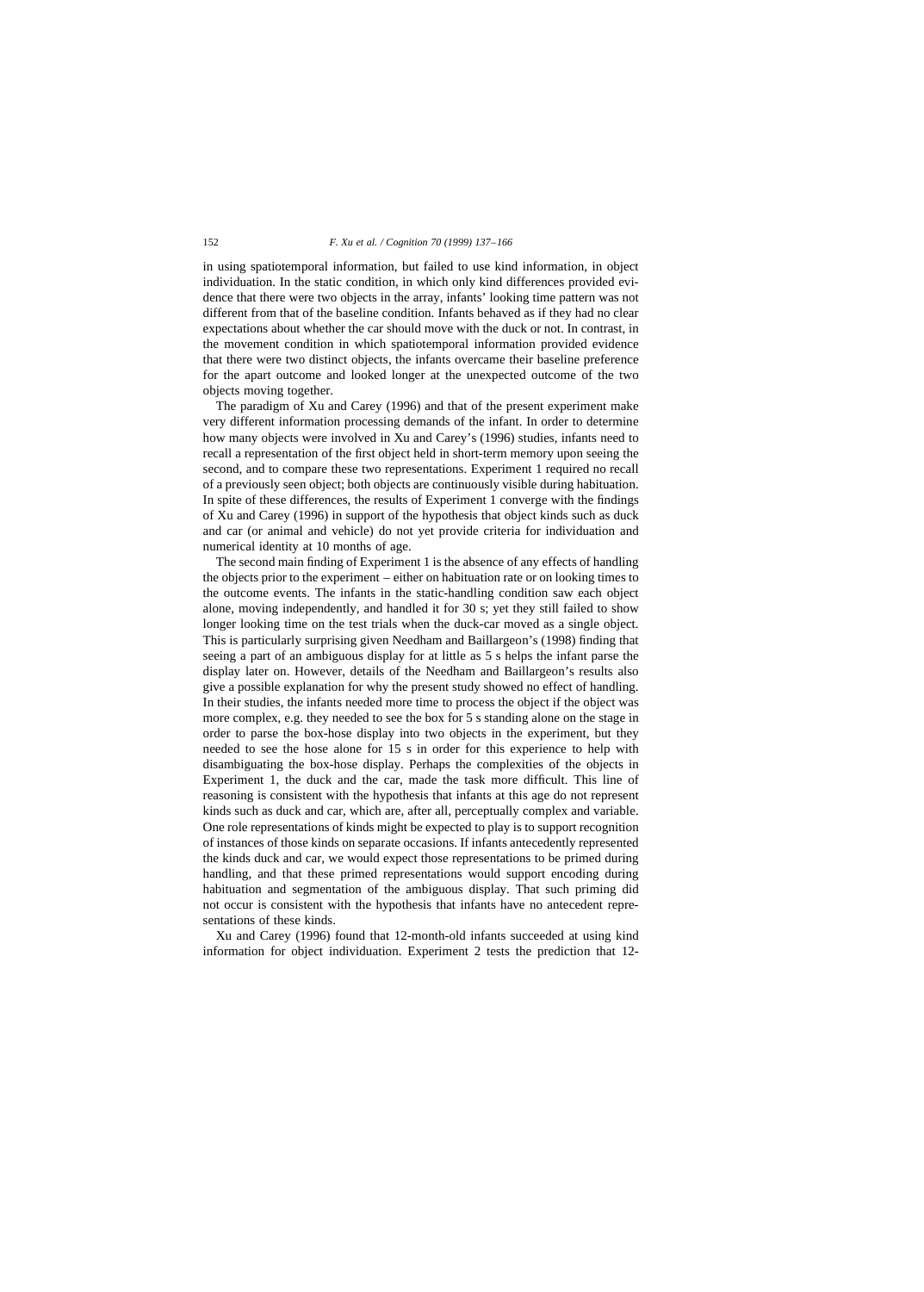month-olds could similarly succeed in the static-no handling condition of Experiment 1.

### **4. Experiment 2**

Experiment 2 included two conditions: a static condition and a baseline condition. The static condition is similar to the static-no handling condition of Experiment 1. Since handling did not have any measurable effects in Experiment 1, we did not include a handling condition in this experiment.

### *4.1. Method*

### *4.1.1. Participants*

Forty full-term infants participated in this study (17 girls, 23 boys) with a mean age of 12 months, 13 days, ranging from 12 months 1 day to 12 months 25 days. Equal number of infants were randomly assigned to either the baseline or the static condition (mean age 12 months, 15 days and 12 months, 11 days, respectively). All infants were recruited from the Greater Boston area as in Experiment 1. None had participated in Experiment 1. An additional six infants were excluded due to fussiness (four), parental interference (one), or experimenter error (one).

#### *4.2. Materials and apparatus*

The materials and apparatus were identical to those in Experiment 1.

#### *4.3. Procedure*

#### *4.3.1. Baseline condition*

The procedure for this condition was identical to the baseline condition in Experiment 1.

#### *4.3.2. Static condition*

The procedure was identical to the static-no handling condition of Experiment 1, except for one modification. Previous studies have shown that a full habituation procedure is too long for 12-month-olds. Therefore Experiment 2 used a fixed number of familiarization trials. Each infant was shown the stationary display six times.

### *4.4. Results*

Thirty-six of the 40 infants were off-line observed by an observer who was completely blind to the order of outcome (the remaining four infants did not have a video record due to equipment failure). The interscorer reliability averaged 94.1%.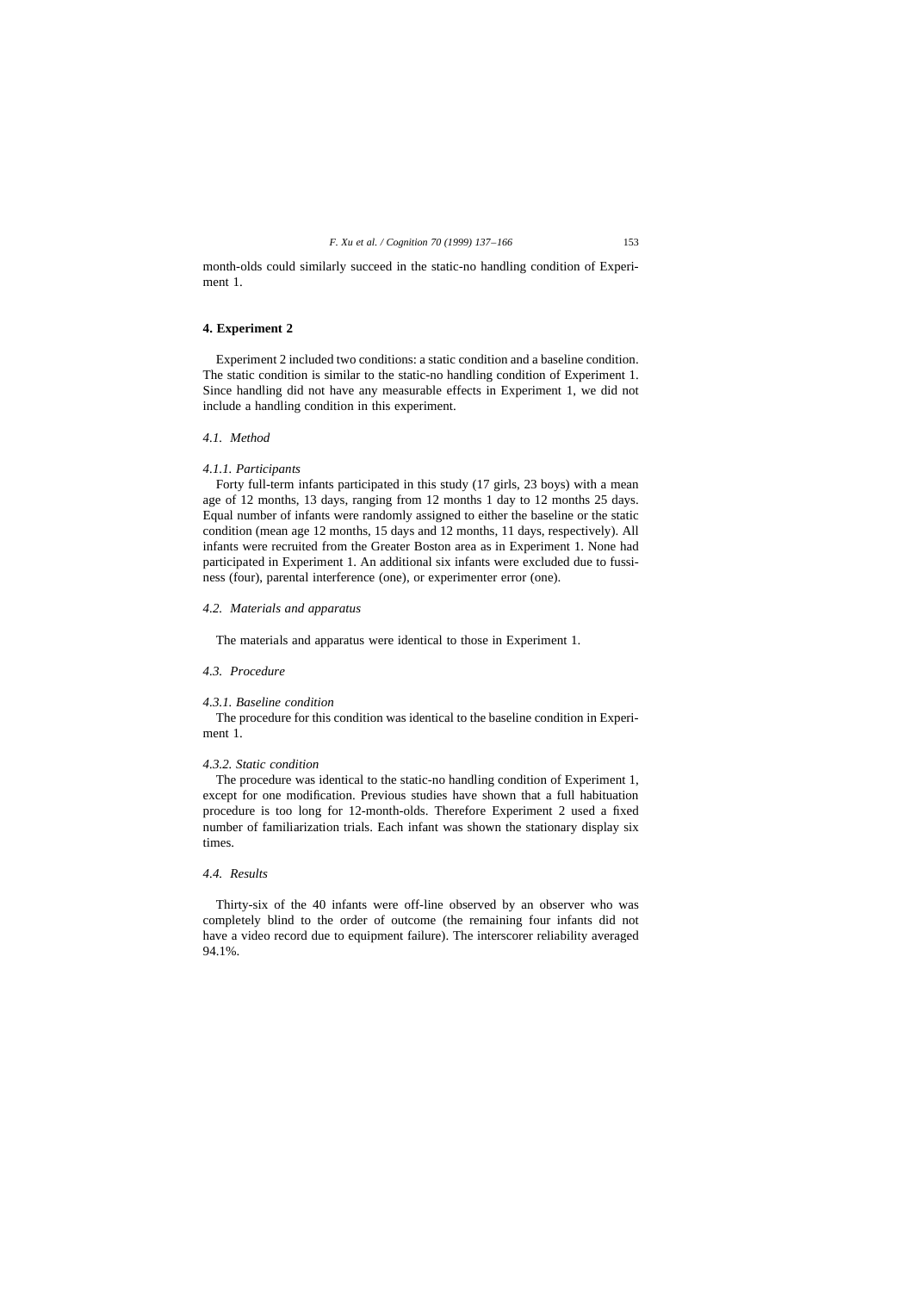The habituation criterion is included in Table 1; no average number of habituation trials is reported because all 12-month-olds received six familiarization trials. The habituation criterion does not differ from the corresponding conditions in Experiment 1.

The main finding of Experiment 2 was that in the experimental condition, 12 month-olds looked longer at the unexpected outcome of the two objects moving together, overcoming a baseline tendency to look longer at the two objects when they were apart (Fig. 3).

An alpha level of 0.05 was used for all statistical tests. An analysis of variance examined the effects of condition (baseline vs. static) and outcome (apart vs. together) on looking times. There was an interaction between the two variables,  $F(1,38) = 7.118$ ,  $P < 0.02$ . The infants looked slightly longer at the apart outcome in the baseline; they reversed that preference on the test trials of the static condition and looked longer at the unexpected outcome of moving together (baseline:  $M_a = 9.8$  s,  $SD = 4.5$  s;  $M_t = 8.2$  s,  $SD = 3.8$  s; static-no handling condition:  $M_a = 8.5$  s, SD = 3.9 s;  $M_t = 10.8$  s, SD = 5.4 s). The preference for the unexpected outcome (moving together) holds for all three pairs of test trials in the static condition (pair 1:  $M_a = 10.0$  s,  $M_t = 14.3$  s; pair 2:  $M_a = 8.5$  s,  $M_t = 9.7$  s; pair 3:  $M_a = 6.1$  s,  $M_t = 8.0$  s).

Non-parametric tests confirmed that the patterns of looking in the baseline condition (13 out of 20 infants, 65%, looked longer at the apart outcome) differed from those in the static condition (four out of 20 infants, 20%, looked longer at the apart outcome; Mann–Whitney *U*,  $z = -2.57$ ,  $P < 0.01$ ).

#### *4.5. Discussion*

In Experiment 2, 12-month-old infants succeeded in using kind information in



Fig. 3. Mean looking times of the baseline and static conditions in Experiment 2.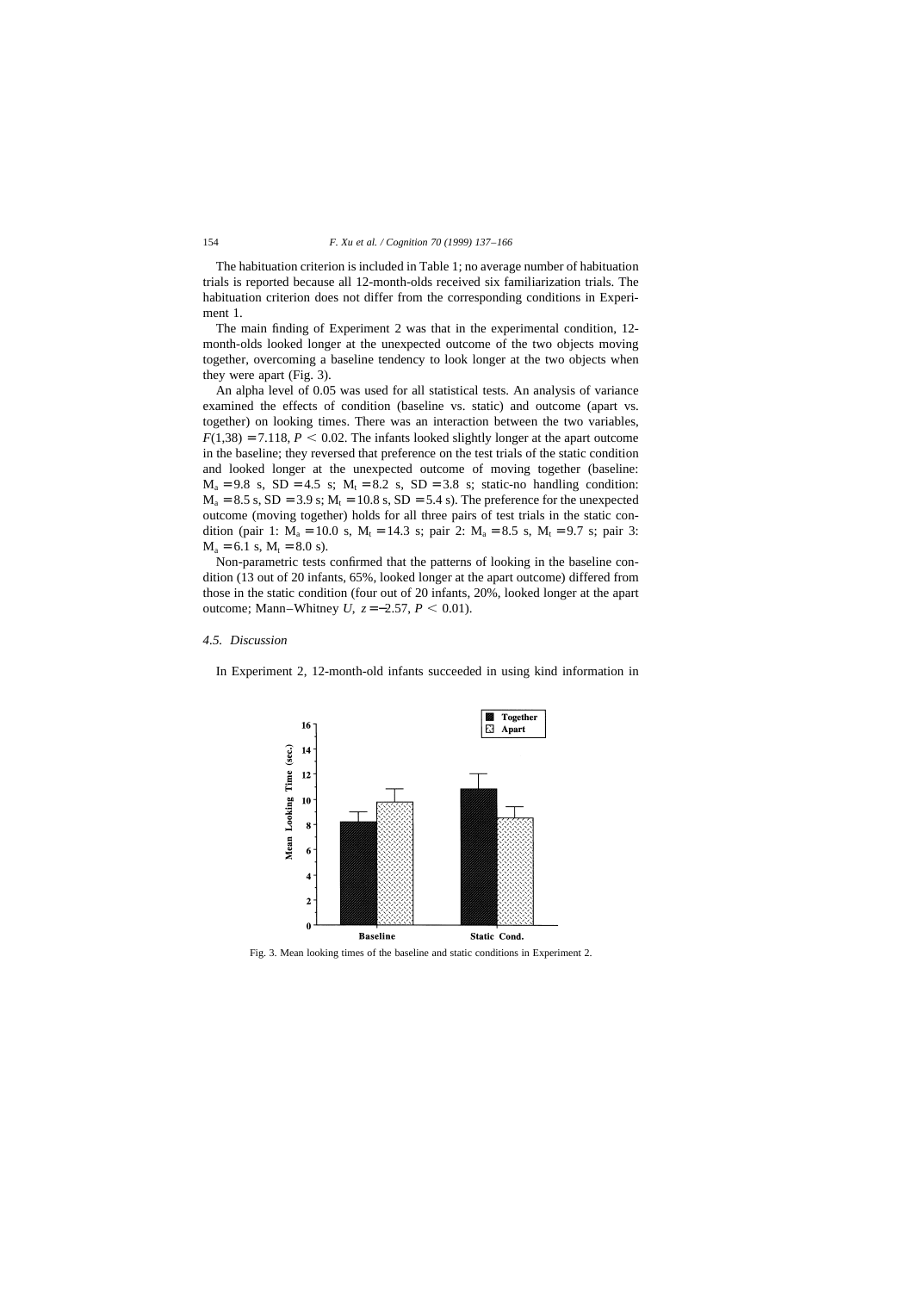object individuation. After having been familiarized with the ambiguous and static duck-car display, when the duck was then lifted from above, they looked longer at what for adults is the unexpected outcome of the duck and the car moving together. This result is important for two reasons. First, taken together, Experiments 1 and 2 provide converging evidence for Xu and Carey's (1996) hypothesis that kind distinctions come to subserve object individuation some time between 10 and 12 months of age. The convergence of the two sets of results is somewhat surprising, given the reduced memory demands of these experiments relative to those in Xu and Carey (1996). In the present studies, infants were not required to retrieve from memory the representation of the first object upon seeing the second; the two objects were visible throughout the experiment. Even with such reduced memory demand, 10-month-old infants failed to use familiar kinds such as duck and car to segment the duck-car display into two distinct objects, whereas 12-month-old infants succeeded in doing so.

Second, the success of the 12-month-old infants in the static condition is of methodological significance, for it confirms that infants in this age range can overcome their baseline tendency to look longer at the apart outcome, as does the success of 10-month-old infants in the movement condition of Experiment 1. The failure of the l0-month-olds in the static condition of Experiment 1 is not simply a null result due to the insensitivity of the measure.

Xu and Carey (1996) found that 10-month-old infants failed to use a wide variety of kind contrasts for object individuation – from global contrasts such as animal and vehicle to highly familiar functional kinds such as bottle and cup. A limitation of Experiments 1 and 2 is that only one kind contrast was probed (duck and car). As one anonymous reviewer noted, l0-month-olds may have seen pull-toys which consist of an animal riding a vehicle, and on such toys, the animal is often connected with the vehicle. Perhaps the young infants did not look longer at the moving together outcome because they had had experience with animal-vehicle objects. This seems unlikely given that 12-month-old infants, who presumably have had more experience with pull-toys than 10-month-olds, looked longer at the moving together outcome. Still, in order to establish some generality of our findings, Experiment 3 investigates whether 10-month-old infants will draw on another kind contrast, that between two functional kinds, cup and shoe, for object individuation. These two kinds are highly familiar to 10-month-old infants; they are among the first words infants comprehend; and certainly infants have had no experience with objects composed of a cup attached to a shoe.

It is also possible that the movement conditions of Experiment 1 provided more information relevant to the task, than the spatiotemporal evidence that the objects moved relative to each other at their boundary. The spatiotemporal information was provided by moving the duck laterally completely off the car before each habituation trial. These infants were shown for a brief moment that the two objects were not adjacent to each other, albeit in a different configuration from the apart outcome on the test trials. It is possible that for these infants the apart outcome was not as novel as it was for the infants in the static condition, who had never seen the two objects not adjacent during habituation. Experiment 3 investigates whether success in the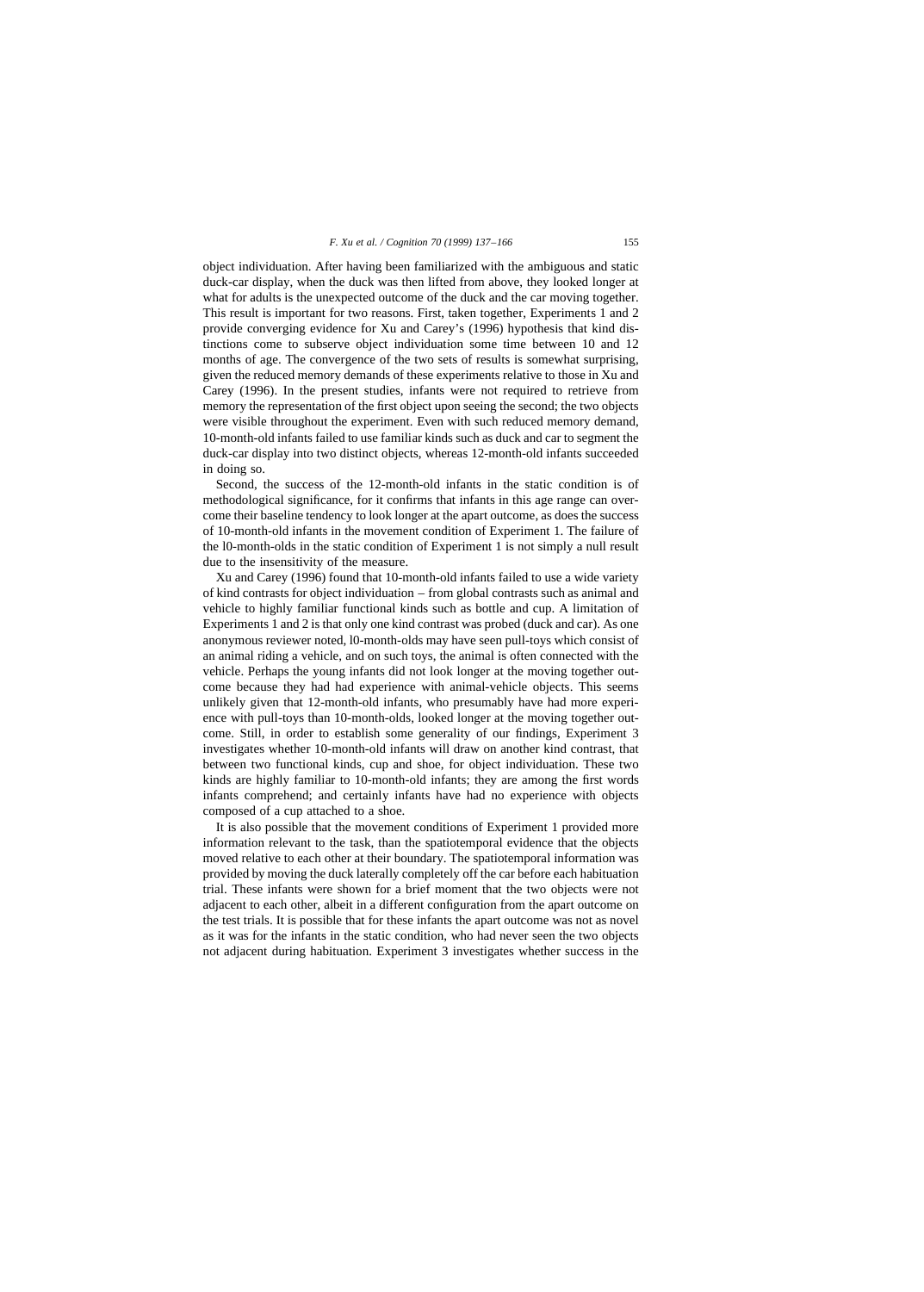movement conditions of Experiment 1 may have reflected novelty of the together outcome, rather than use of spatiotemporal information to segment the display. In the movement condition of Experiment 3, spatiotemporal information was provided by moving the cup laterally relative to the stationary shoe, but at least 50% of the bottom surface of the cup overlapped with the top of the shoe. Thus the cup remained adjacent to the shoe throughout habituation.

### **5. Experiment 3**

This experiment attempts to replicate the basic results of Experiment 1 with a different pair of objects. Since there were no effects of handling in Experiment 1, we included only the no handling conditions in this experiment: the static condition, the movement condition, and a baseline condition.

# *5.1. Method*

#### *5.1.1. Participants*

Thirty-six full-term infants participated in the study (20 girls and 16 boys), ranging from 9 months, 17 days to 10 months, 15 days (mean age 10 months, 1 day). Equal number of infants (with sex roughly balanced) were randomly assigned to one of three conditions (mean ages were 10 months 3 days for the static-no handling condition, 10 months 3 days for the movement-no handling condition and 9 months 27 days for the baseline condition). Five additional infants were excluded due to fussiness (four) or parental interference (one). All infants were recruited from the Greater Boston area as in the previous experiments.

### *5.2. Materials*

Two stimuli were used: a baby shoe with red, green, blue and white stripes and white shoelaces, and a sippy cup with two handles and vertical yellow and orange stripes and green dots.

The shoe was about  $12.5 \times 6 \times 5$  cm in size; the sippy cup was  $11 \times 8 \times 7.5$  cm in size. Informal survey with adults showed that adults perceive the shoe-on-top-ofcup display as a shoe and a cup, and parents reported that both kinds of objects were familiar to 10-month-old infants.

### *5.3. Apparatus*

The same puppet stage was used. The setup was identical to that of Experiment 1.

#### *5.4. Design and procedure*

#### *5.4.1. Static condition*

The procedure for this condition was identical to the corresponding static-no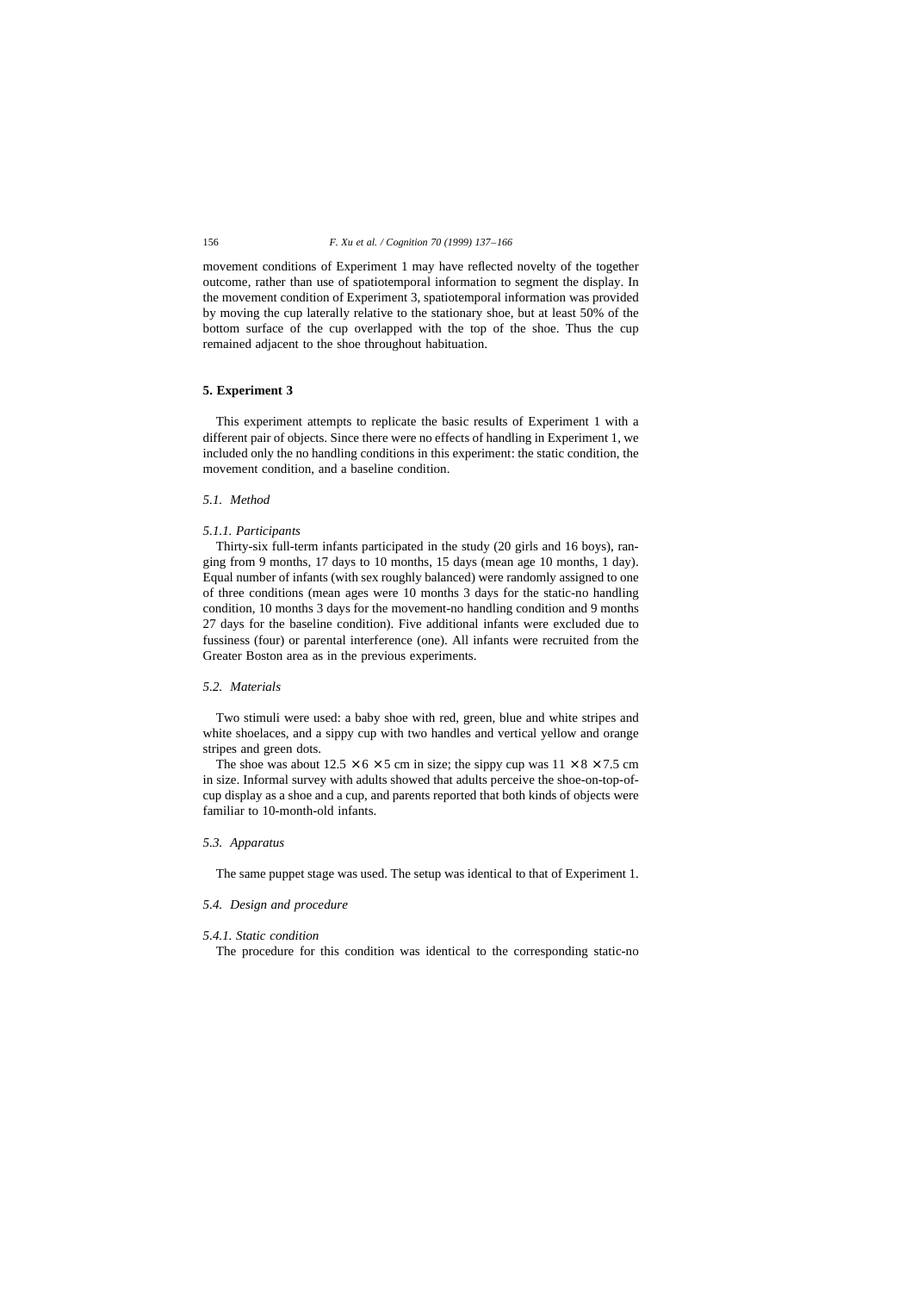handling condition of Experiment 1, except for the stimuli: a cup sitting on top of a shoe. There was no obvious boundary between the two.

#### *5.4.2. Movement condition*

The procedure for this condition was identical to the corresponding movement-no handling condition of Experiment 1, except for one important difference. During each habituation trial, the hand lifted the cup and moved it horizontally. Instead of moving the cup off the shoe completely, as in previous experiments, the hand moved the cup left then right, always keeping at least 50% of the bottom surface of the cup overlapping with the top surface of the shoe.

### *5.4.3. Baseline condition*

The baseline was identical to the baseline condition of Experiment 1. The infants were shown the final outcomes of the test trials, without habituation and without ever seeing the cup-shoe resting on the stage floor.

### *5.5. Results*

The main findings of Experiment 3 are shown in Fig. 4. The results are essentially identical to those of Experiments 1. In the static condition, infants still failed to look longer at the together (unexpected) outcome; in the movement condition, however, infants did look longer at the together (unexpected) outcome.

An alpha level of 0.05 was used in all statistical tests. Initial ANOVAs revealed no effects of sex or habituation display (glued-together vs. separate). Subsequent analyses collapsed over these factors.

### *5.5.1. Habituation trials*

Table 1 lists the average number of habituation trials and the average habituation criterion for both the static and the movement conditions. *t*-Tests revealed no differ-



Fig. 4. Mean looking times of the baseline, static and movement conditions in Experiment 3.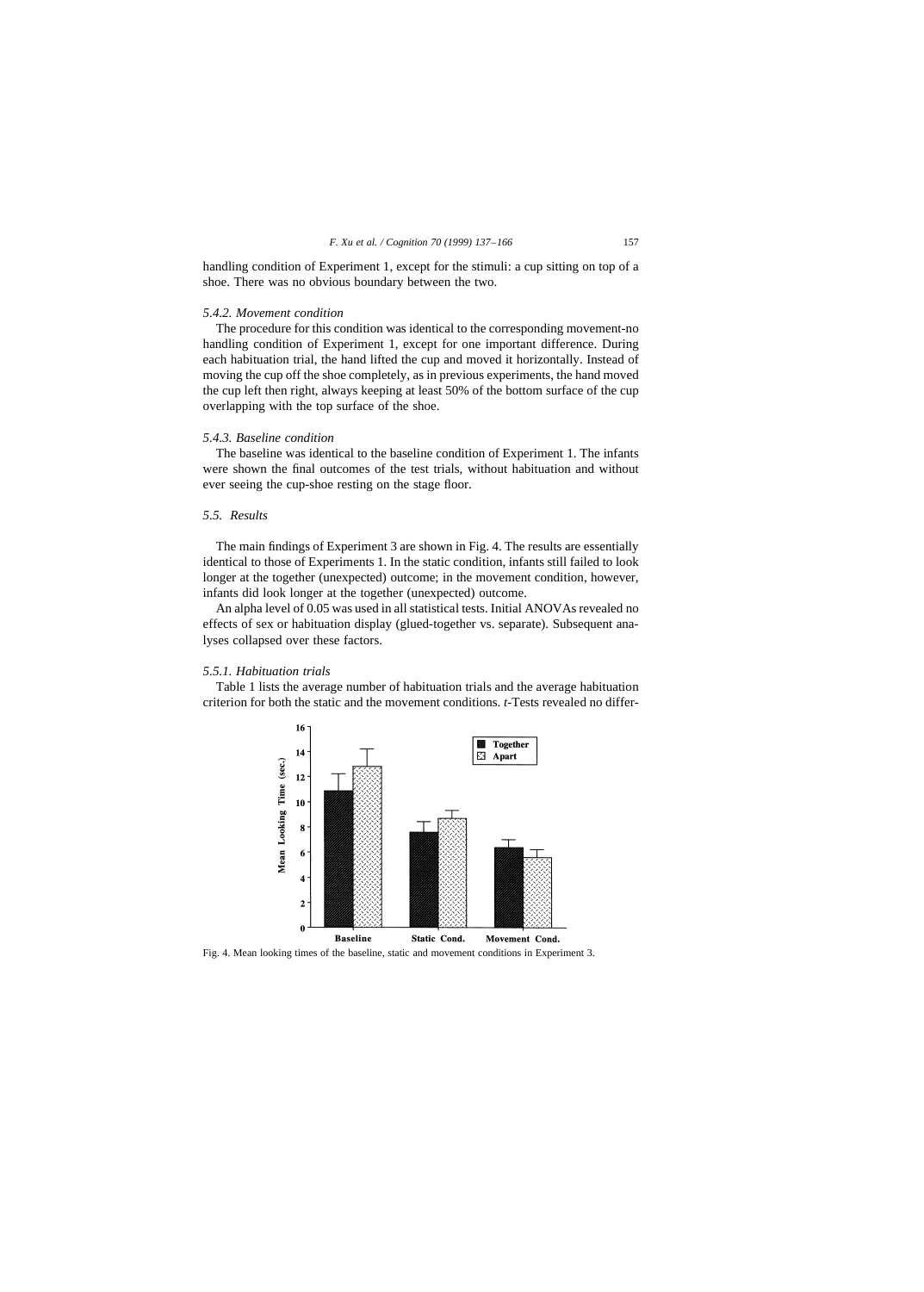ences between the two conditions on either number of habituation trial or the habituation criterion ( $P > 0.1$ ).

### *5.5.2. Test trials*

Planned ANOVAs compared each of the experimental conditions with the baseline condition and with each other.

An analysis of variance was performed with condition (baseline vs. static) as a between-subject variable and outcome (apart vs. together) as the within-subject variable. There were neither main effects nor an interaction between the two variables,  $F(1,22) = 0.004$ ,  $P = 0.953$ . Infants looked equally at the two outcomes in both conditions (baseline:  $M_a = 5.4$  s,  $SD = 3.4$  s,  $M_t = 5.3$  s,  $SD = 1.6$  s; static:  $M_a = 5.9$  s, SD = 3.6 s,  $M_t = 5.7$  s, SD = 3.7 s). The pattern of looking for the three pairs of test trials in the static condition is as follows: pair 1:  $M_a = 7.4$  s,  $M_t = 7.0$  s; pair 2:  $M_a = 5.6$  s,  $M_t = 5.3$  s; pair 3:  $M_a = 5.4$  s,  $M_t = 4.6$  s). Overall the infants did not look longer at the unexpected outcome of the two objects moving together in the static condition. Their looking time pattern did not differ from that of the baseline condition. Non-parametrically, five of the 12 infants in the baseline and five of the 12 infants in the static condition looked longer at the together outcome.

A second analysis of variance was performed with condition (baseline vs. movement) as a between-subject variable and outcome (apart vs. together) as the withinsubject variable. There was a main effect of condition. Infants looked longer in the baseline ( $M = 5.4$  s,  $SD = 2.5$  s) than in the movement condition ( $M = 3.7$  s,  $SD = 2.0 \text{ s}$ ,  $F(1,22) = 4.386$ ,  $P < 0.05$ . There was also an interaction between the two variables  $(F(1,22) = 4.305, P \le 0.025,$  one-tailed). On the test trials of the movement condition, infants looked longer at the unexpected together outcome (baseline:  $M_a = 5.4$  s,  $SD = 3.3$  s;  $M = 5.3$  s,  $SD = 1.6$  s; movement:  $M_a = 2.8$  s,  $SD = 1.3$  s;  $M_t = 4.7$  s,  $SD = 2.1$  s). This pattern of looking holds for two of the three test trial pairs in the movement condition (pair 1:  $M_a = 2.7$  s,  $M_t = 6.9$  s; pair 2:  $M_a = 2.6$  s,  $M_t = 3.5$  s; pair 3:  $M_a = 3.6$  s,  $M_t = 3.2$  s).

Non-parametric tests confirmed the difference between the pattern of looking in the baseline and the movement condition. Five of the 12 infants in the baseline condition looked longer at the together outcome whereas 10 of the 12 infants in the movement condition did so (Mann–Whitney  $U$ ,  $z = -1.704$ ,  $P = 0.08$ ).

A third ANOVA compared the two test conditions with condition and outcome as variables. There was a marginally significant main effect of condition. Overall infants looked longer in the static-no handling condition  $(M = 5.8 \text{ s}, SD = 3.6 \text{ s})$ than in the movement-no handling condition ( $M = 3.8$  s,  $SD = 2.0$  s). More importantly, there was a significant interaction between the two variables  $(F(1,22) = 3.085, P < 0.05,$  one-tailed). Infants looked about equally at the two outcomes in the static condition but they looked longer at the unexpected outcome in the movement condition.

Non-parametric tests confirmed the difference between the static and the movement conditions. Five of the 12 infants looked longer at the together outcome in the static condition whereas 10 of the 12 infants did so in the movement condition (Mann–Whitney  $U, z = -1.703, P = 0.08$ ).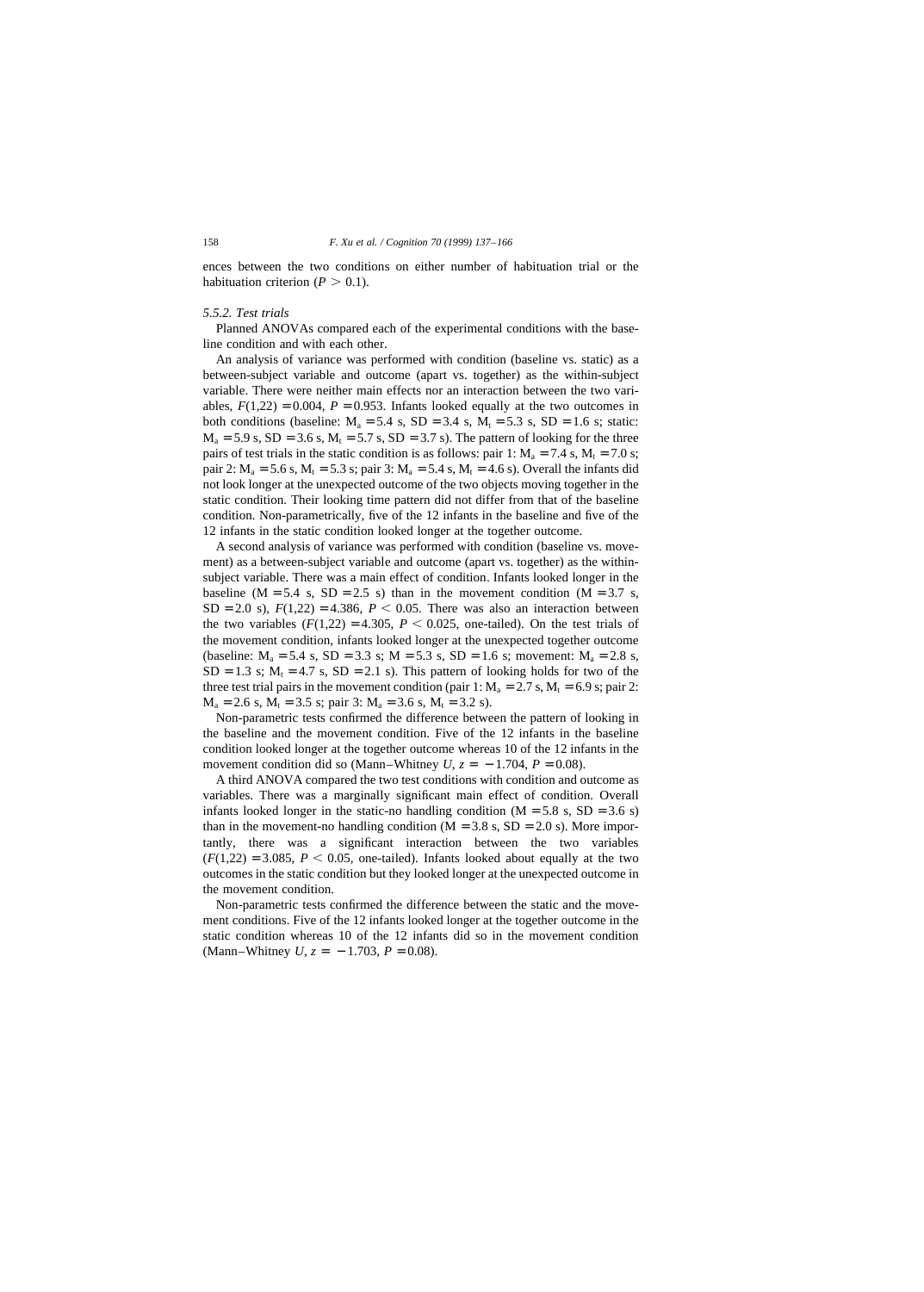### *5.6. Discussion*

Using a different pair of stimuli, Experiment 3 replicated the findings of Experiment 1. In the movement condition the two objects were never fully separated during habituation, so the apart outcome was novel in this condition as well as in the static condition. Ten-month-old infants apparently used the relative motion to individuate the two objects in the display and could hold on to the segmented representation during subsequent habituation to the ambiguous cup-shoe display.

The 10-month-old infants succeeded in using spatiotemporal information to individuate the cup-shoe display into two distinct objects, but failed to do so when only kind information was provided. Even when the stimuli are familiar functional kinds which are virtually never seen connected in real life, infants failed to display their knowledge of these kinds in this object individuation task.

# **6. General discussion**

In the present studies, 10-month-old infants failed to draw on categorization of the objects such as a duck and a car, or a cup and a shoe, to build representations of the displays as consisting of two independently moving objects, whereas 12-month-old infants succeeded in doing so. These studies placed very different information processing demands on the infant from Xu and Carey's (1996) method. The studies did not involve occlusion at all, and thus did not require the child to compare a visible object with a representation of a previously seen object currently held in short-term memory. In spite of these differences between the two paradigms, the results converge: in both series of studies, 10-month-old infants succeeded in using spatiotemporal information but not kind membership for object individuation, whereas 12-month-old infants are able to use kind membership for object individuation. Particularly striking is the failure in the handling condition in Experiment 1. Prior exposure to the duck alone or the car alone for 30 s did not ensure success of the 10-month-old infants.

Although the present studies were designed to reduce the information processing demands on the infant relatively to Xu and Carey (1996), it is of course possible that we introduced other sources of difficulty that may have masked the infant's competence in using kind membership for object individuation. An anonymous reviewer suggested two possibilities.

First, it is possible that the developmental change between 10 and 12 months is not the result of a change in the representations of objects, but rather the result of a procedural difference between the tasks given to the two age groups. Recall that in both Experiments 1 and 3, 10-month-old infants were tested in a full habituation procedure, whereas the 12-month-olds in Experiment 2 were tested with six familiarization trials. It is possible that full habituation gave the younger infants more misleading spatiotemporal evidence that there was a single object in the array. This possibility can be addressed by comparing the infants who habituated in six trials for both age groups with the ones who did not. Some 10-month-old infants as well as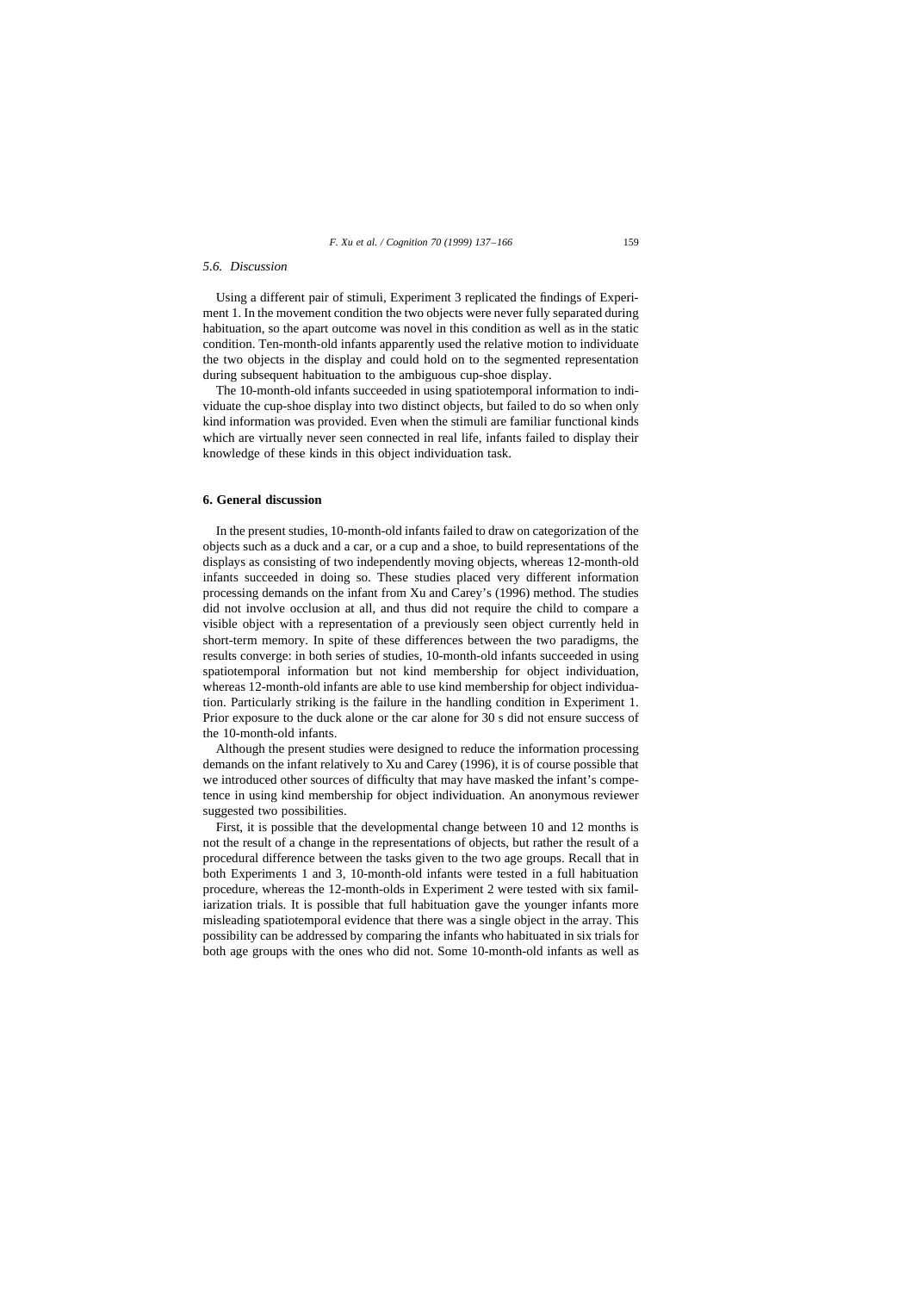some 12-month-old infants habituated in six trials, so by the time the test trials started, these infants had been habituated to the same extent. Analyses of variance revealed no difference between the 10-month-old infants who habituated in six trials (21 out of 52 in the static conditions of Experiments 1 and 3) and the ones who did not  $(P > 0.1)$  and no difference between the 12-month-old infants who habituated in six trials (7 out of 20) and the ones who did not ( $P > 0.1$ ) (Table 2).

These analyses do not support the hypothesis that the difference in performance between the 10- and 12-month-olds was due to the l0-month-olds' greater experience with the static duck/car or cup/shoe array during habituation. Nonetheless, even if this hypothesis had been supported, it would not detract from the conclusion we draw from these studies. That is, this alternative hypothesis presupposes that 10 month-old infants do not have access to kind representations such as cup, shoe, duck and car that support object individuation. We adults might see an ink bottle sitting on top of a book on a desk for several months without moving, yet, we still draw upon our knowledge of books and ink bottles to see the display as consisting of two objects, and we would still be surprised if we picked up the ink bottle and the book moved with it, as if they were parts of a single object.

Second, there is also a procedural difference between the static and the movement conditions in Experiments 1 and 3, other than the infants being given spatiotemporal information in the movement condition but not in the static condition. During the habituation phase, the hand never touched the objects in the static condition but it did so in the movement condition. For the infants in the static condition, the first time they see the hand touching the object was on the test trials. Thus, it is possible that the novelty of the hand touching and lifting the object for the first time on the test trials of the static condition masked the differentiation of the two outcomes for 10-month-olds. There is some support for this possibility – in both Experiments 1 and 3, infants looked overall longer in the test trials of the static condition than in the movement condition. However, another result from these studies makes this interpretation less likely: 12-month-old infants in the static condition saw the same habituation and test events and they were able to successfully parse the array into two objects. Furthermore, two other series of studies (Xu and Carey, 1996; Van de Walle et al., submitted) using different methodologies, provide convergent evidence for the 10 to 12 months shift, again making the alternative interpretation less likely.

|                             | Ten-month-olds                          |                                                   | Twelve-month-olds                      |                                                                  |  |  |  |
|-----------------------------|-----------------------------------------|---------------------------------------------------|----------------------------------------|------------------------------------------------------------------|--|--|--|
|                             | Six habituation<br>trials<br>$(n = 21)$ | More than six<br>habituation trials<br>$(n = 31)$ | Six habituation<br>trials<br>$(n = 7)$ | More than six<br>habituation trials<br>$(n = 13)$<br>11.2<br>8.7 |  |  |  |
| Together $(s)$<br>Apart (s) | 6.6<br>7.2                              | 7.1<br>8.4                                        | 9.9<br>8.7                             |                                                                  |  |  |  |

| Table 2 |                                                                              |  |  |  |  |  |  |  |
|---------|------------------------------------------------------------------------------|--|--|--|--|--|--|--|
|         | Mean looking times for 10- and 12-month-olds by number of habituation trials |  |  |  |  |  |  |  |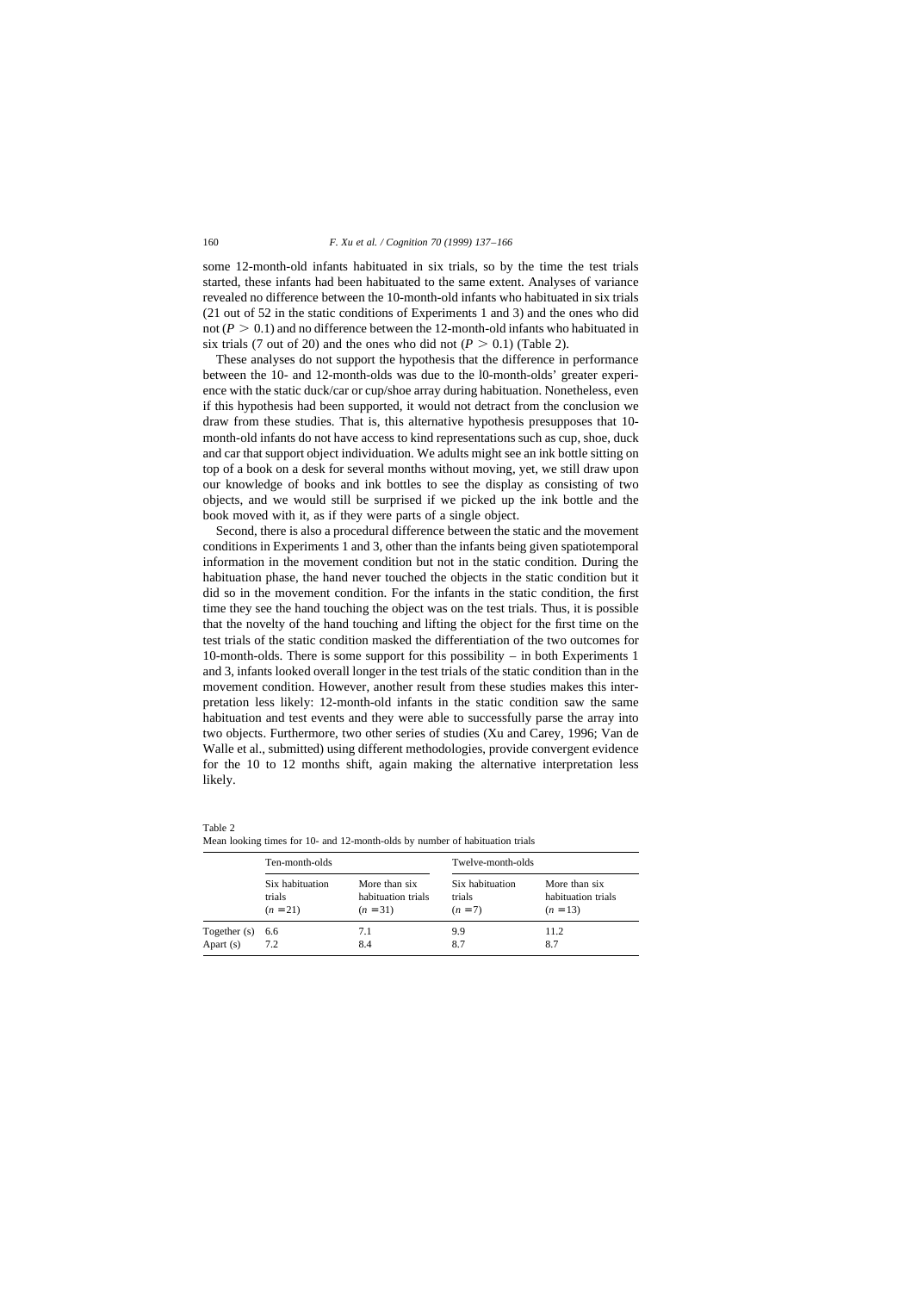It is, of course, possible that idiosyncratic details of our procedure contributed to the failure of the 10-month-old infants in the static condition and to their success in the movement condition. This is why it is important to seek converging measures. Recently, Van de Walle et al. (submitted) found evidence for a change between ages 10 and 12 months, in the ability to draw on kind information for object individuation using an entirely different paradigm. Instead of a looking time measure, Van de Walle et al. (submitted) used a reaching measure, which placed greater information processing demands on the infant than either the present studies or the studies in Xu and Carey (1996). Infants were shown a box into which they could reach but could not see what was inside. Objects were removed from the box; either one object was removed and replaced twice, or two objects were removed and replaced one at a time. In the kind condition, infants never saw both objects, whereas in the spatiotemporal condition they did. The dependent measures reflected the persistence of reaching for the second object on the two-object trials, in which the infant should expect a second object, as opposed to on the one-object trials, in which the infant should not expect a second object. The reaching measure requires a robust representation of the hidden object (Munakata et al., 1997), robust enough to generate a reach in the absence of any current visual evidence concerning the number of objects in the box. Van de Walle et al. (submitted) found that both 10- and 12-month-old infants reached more persistently for the second object on two object trials in the spatiotemporal condition, but only the 12-month-old infants did so in the kind condition.

This third series of studies by Van de Walle et al. (submitted) provides direct, unambiguous evidence concerning how many objects the child has represented as being in the box. Although reaching measures often reveal competence later than looking time measures, the data from this method converge on the 10–12 months developmental change found in Xu and Carey (1996) and the present studies.

Across these three series of studies we found converging evidence for the developmental change between 10 and 12 months in the infant's success in object individuation tasks. These data are in apparent conflict with data from Needham (Needham et al., 1997; Needham, 1998) and Wilcox and Baillargeon (1998, 1999), which revealed some competence in much younger infants ability to use object property information for object individuation. How might we reconcile the discrepancy? We present three possibilities.

First, the information processing demands in studies by Needham (Needham et al., 1997; Needham, 1998) and Wilcox and Baillargeon (1998, 1999) may be less than those in our studies. For example, Wilcox and Baillargeon (1998) have argued that an event-monitoring paradigm may be less demanding than an event-mapping

<sup>2</sup>Some of the tasks by Wilcox and Baillargeon might not be reflecting object individuation per se, but rather be reflecting conditions under which the trajectory information specifies one single object, and the infant's longer looking may be interpreted as detecting a surprising change of properties in a single object. Some preliminary results provide some support for this possibility. Carey and Bassin (1998) showed adults the narrow screen events in Wilcox and Baillargeon's studies and asked them to describe what they saw. Adults had a strong impression that a single object with ball-properties went behind the screen and came out as an object with box-properties.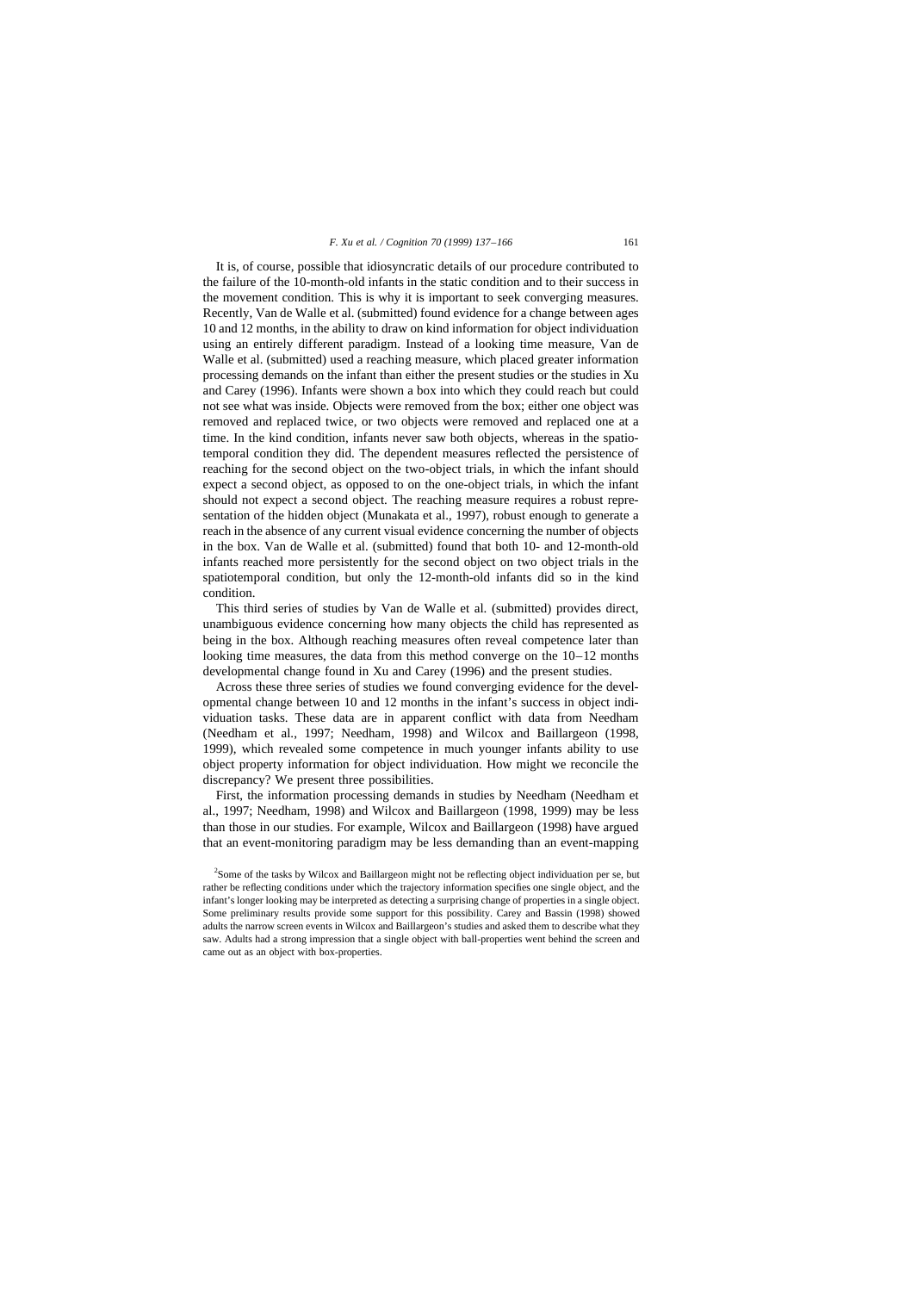paradigm<sup>2</sup> and Needham (1998) used fewer familiarization trials than the present studies. Perhaps 12-month-olds are better able to cope with a more complex task. However, the three series of studies (the present studies; Xu and Carey, 1996; Van de Walle et al., submitted) vary a great deal in information-processing demands and yet we found converging evidence for the developmental change between 10 and 12 months. This suggests that some development in representational capacities in the infant is taking place, orthogonal to particular information-processing demands of these tasks.

Second, the stimuli in all of the studies of Xu, Carey, and their colleagues are exemplars of real or miniature artifact kinds such as cup, shoe, ball, bottle, book, telephone, duck or elephant. These stimuli differ in two respects from those used by Needham, Wilcox, Baillargeon, Leslie, and their colleagues in other studies of object individuation. First, the stimuli in Needham, Wilcox, Baillargeon and Leslie's studies tend to be simple objects which support a single perceptual parse using gestalt properties of good form and good continuity (in most cases the color, texture and shape changes all converge). In contrast, the stimuli in the present studies, the duck on the car, or the cup on the shoe, do not support a single parse – the stimuli are irregularly shaped, with multiple parts, multiple colors, and multiple textures which may have multiple parses. We suggest that this perceptual complexity may be the reason for why infants need to categorize the stimuli as members of distinct kinds in order to succeed at the present task. Second, our stimuli are all members of the functional, namable kinds that infants first learn words for. Thus 10-month-old infants' capacity to draw on kind information for object individuation may differ from older children along either of these two dimensions. That is, they may be more limited in their capacity to process more complex stimuli, or they may be in the process of developing their first genuine kind representations. In favor of the complexity hypothesis, Needham and Baillargeon (1998) have documented the effects of object complexity on object individuation tasks.

The third possibility, which we favor, is that the developmental change observed in our studies reflects the emergence and consolidation of kind representations. Several sources of data provide converging evidence that kind representations, representations of functionally relevant, inductively rich, namable categories, are being constructed during the last few months of the infant's first year of life.

The first line of evidence is a series of studies we have completed recently addressing whether success on the Xu and Carey (1996) task reflects individuation on the basis of kind or individuation on the basis of properties. After all, a toy duck differs from a toy car on the basis of many properties (color, shape, texture) as well as kind membership (Xu et al., 1997, and unpublished data) explored 12-month-olds' use of property distinctions for object individuation within a single namable kind. Using the Xu and Carey (1996) paradigm, infants were shown in different studies successive emergence of a red ball and a green ball, or a small cup and a big cup, or a big, red, semi-transparent cup and a small, green, opaque cup. Although infants were sensitive to the property changes, they failed to use any of these property differences as the basis for object individuation. More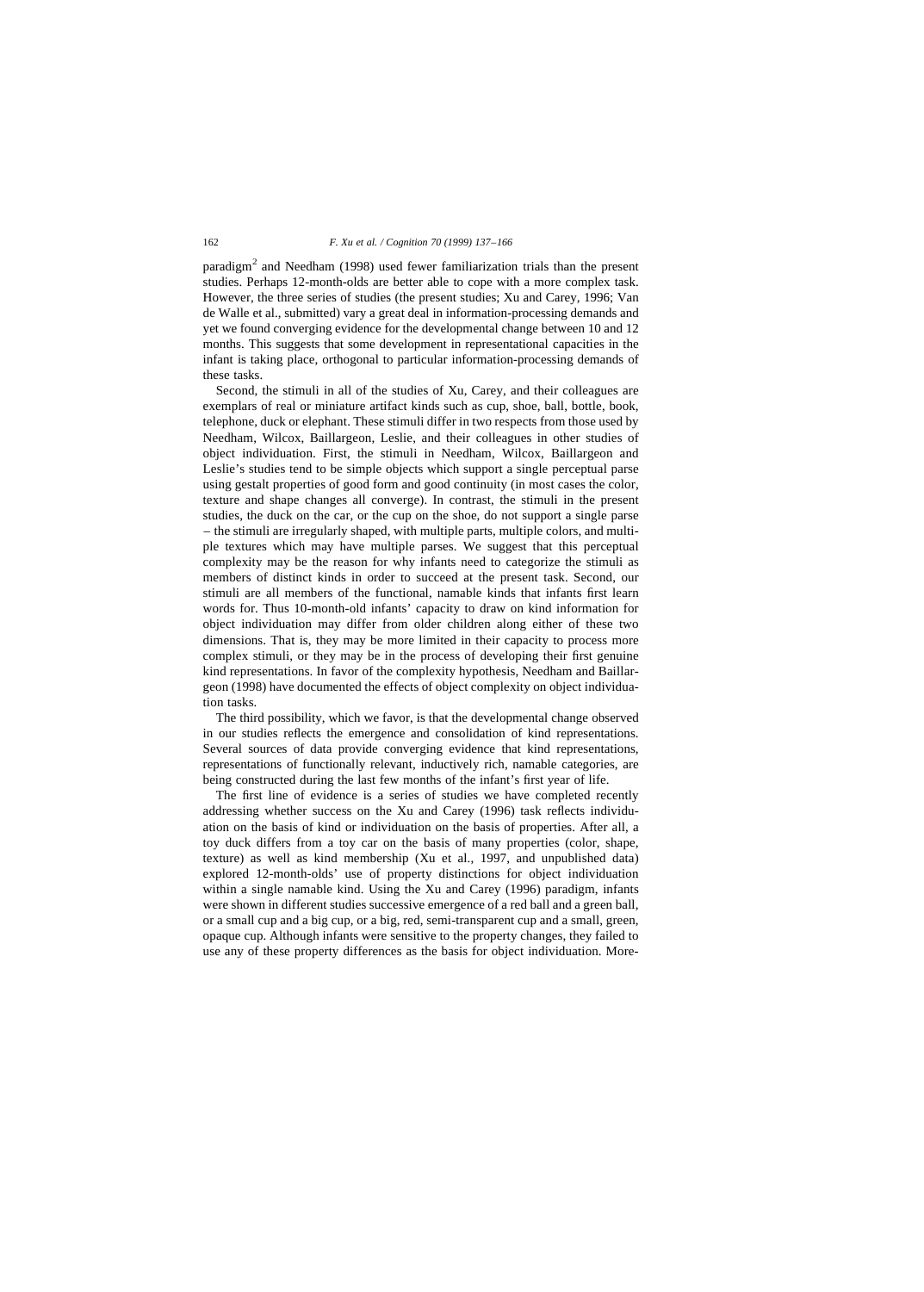over, infants failed to use shape differences within a kind (e.g. a sippy cup vs. a regular cup) for object individuation but they succeeded in doing so when the shape differences crossed kind boundaries (e.g. a cup and a bottle). These findings are consistent with our tentative conclusion that these tasks reflect the infant's capacity to draw on kind representations for object individuation, and that the period from 10 to 12 months witnesses the emergence and consolidation of genuine kind representations. Note that these data speak to issues of task demand and stimuli complexity as well. Infants at 12 months are clearly able to follow the procedure of Xu and Carey (1996), with multiple occlusions of objects, and they are able to encode more complex stimuli which belong to distinct kinds, e.g. a cup and a bottle. Still, they failed at the simpler stimuli, e.g. a red ball vs. a green ball, which suggests that information processing demand and stimuli complexity are not the only factors which effect success (see also Leslie et al., 1998 for related results).

The second line of evidence that kind representations are emerging during these months is from early word learning. Parental report of comprehension vocabulary converges on these ages as the time of first reliable word comprehension (Fenson et al., 1991). Arriaga et al. (1996) found that parental report of 10-month-olds' word comprehension was accurate when assessed in the laboratory with a preferential looking procedure. Further, Xu and Carey (1996) found a correlation, at 10 months, between parental report of comprehension of words for the highly familiar object kinds used in two of their experiments (bottle, book, cup and ball) and success at their task. Moreover, Balaban and Waxman (1996) and Xu (1997a) found evidence that labeling promotes both kind based categorization and kind based individuation in 9-month-old infants. In Balaban and Waxman's studies, when 9-month-olds heard a word (e.g. 'rabbit') during familiarizations, they showed stronger categorization behavior than if they had not heard a word. Similarly, Xu (1997a) reported success among 9-month-old infants in the Xu and Carey (1996) paradigm if the objects were labeled (e.g. 'Look, a ball' and 'Look, a duck') as they emerge from behind the occluder, but not if the two objects were labeled with the same word (e.g. 'Look, a toy'). These results suggest that the process of early word learning may be part of the process of constructing genuine kind representations. The presence of two words may be in itself evidence for the infant that two kinds of objects are present.

The third line of evidence that kind representations are emerging during these months is from tasks probing infants' understanding of the function of the various kinds of objects. For example, Baldwin et al. (1993) found that infants' ability to use perceptual similarity to predict non-obvious property of the objects (e.g. if turned over, the object goes 'moo') emerges between 9 and 12 months of age. Similarly, Mandler and McDonough (1993) found that inductive inference on the basis of categorization of objects as animals or vehicles is quite weak at around 7 months and it becomes much stronger between 9 and 11 months of age.

Still, other studies in the literature challenge the hypothesis that genuine kind representations develop between 10 and 12 months of the first year. In particular, how do we reconcile with evidence from visual and manual habituation studies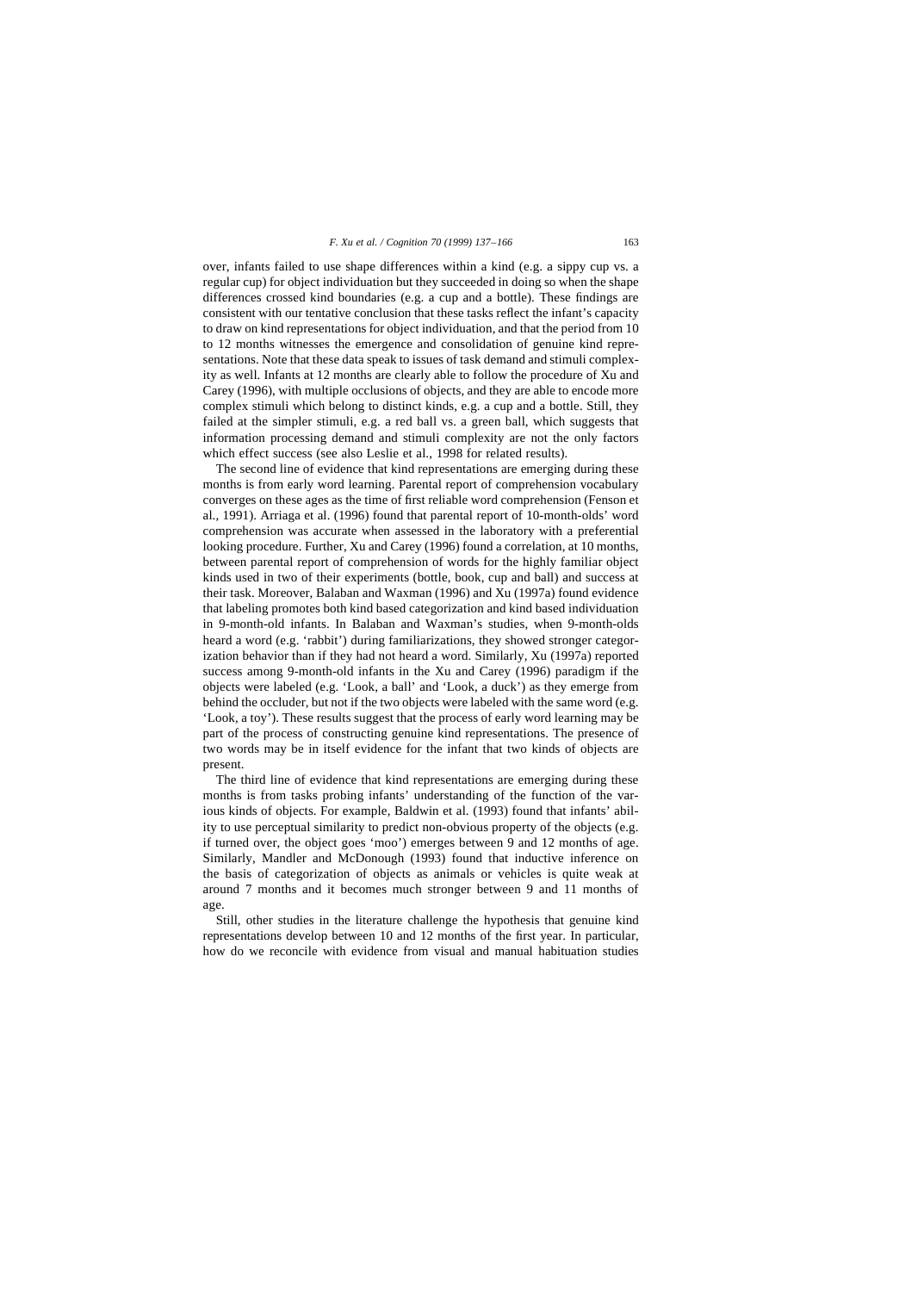suggesting that much younger infants represent categories such as cat, dog, horse and zebra?

Several studies have shown that infants as young as 3 or 4 months can establish categories such as horse, cat or table (Cohen and Caputo, 1978; Cohen and Younger, 1983; Quinn et al., 1993; Eimas and Quinn, 1994; Behl-Chadha, 1996). In one experimental paradigm, young infants are familiarized with pairs of exemplars from a given category, e.g. cat, they then devote more time looking at an exemplar from a different category, e.g. dog or bird, than a new exemplar from the familiar category. Similar results have also been obtained in manual habituation paradigms (Mandler et al., 1991; Oakes et al., 1991). These results are sometimes interpreted as evidence that infants represent the concepts that underpin count nouns (e.g. basiclevel kinds: cf. Roberts and Horowitz, 1986; Macnamara, 1987; global kinds: cf. Mandler et al., 1991). The present studies, along with Xu and Carey (1996), suggest rather that these habituation studies may reflect infants' sensitivity to cat- and dogshape, or cat- and dog-properties. The results from our object individuation studies suggest that below 10–12 months, infants do not encode the habituation stimuli as a series of distinct individuals (e.g. a cat, another cat, a third cat which is numerically distinct from the first two) then dishabituate to an object that is numerically distinct from the cats (e.g. a dog). Instead, the infants may have extracted the commonalities among the habituation stimuli as cat-shape or cat-properties and dishabituated to dog-shape or dog-properties. For adults, shape similarity is not the same as kind representations, e.g. an orange and a ball are very similar in shape but they belong to different kinds, and our category labels pick out distinct kinds not distinct shapes. It is only when infants represent distinct individuals such as cats and dogs are we warranted to conclude that they represent the kind concepts that underpin natural language count nouns.

In conclusion, it is clear that the task demands and the stimulus variables which determine success and failure in a given study are not yet fully understood. Most certainly, much further research is required before the conflicting results from all the paradigms are reconciled. A full account of the development of object perception during infancy will require us to integrate research on object individuation with research on kind representation.

### **Acknowledgements**

This research was supported by a grant from the NSF (BN59012075) to Susan Carey. We would like to thank Gavin Huntley-Fenner, Gary Marcus, Cristina Sorrentino, Elizabeth Spelke, Joshua Tenenbaum and three anonymous reviewers for comments on earlier versions of the paper. We also thank S. Charles, A. Ginzbursky, C. Petrescu, K. Raphaelidis and J. Tyan for their help in subject recruitment and data collection. Elizabeth Spelke generously allowed the completion of the last experiment in her laboratory at MIT (supported by NIH grant 5-R37-HD23 103). Portions of this paper were presented at the 9th International Conference on Infant Studies and the 1995 Biennial Meeting of the Society for Research in Child Development.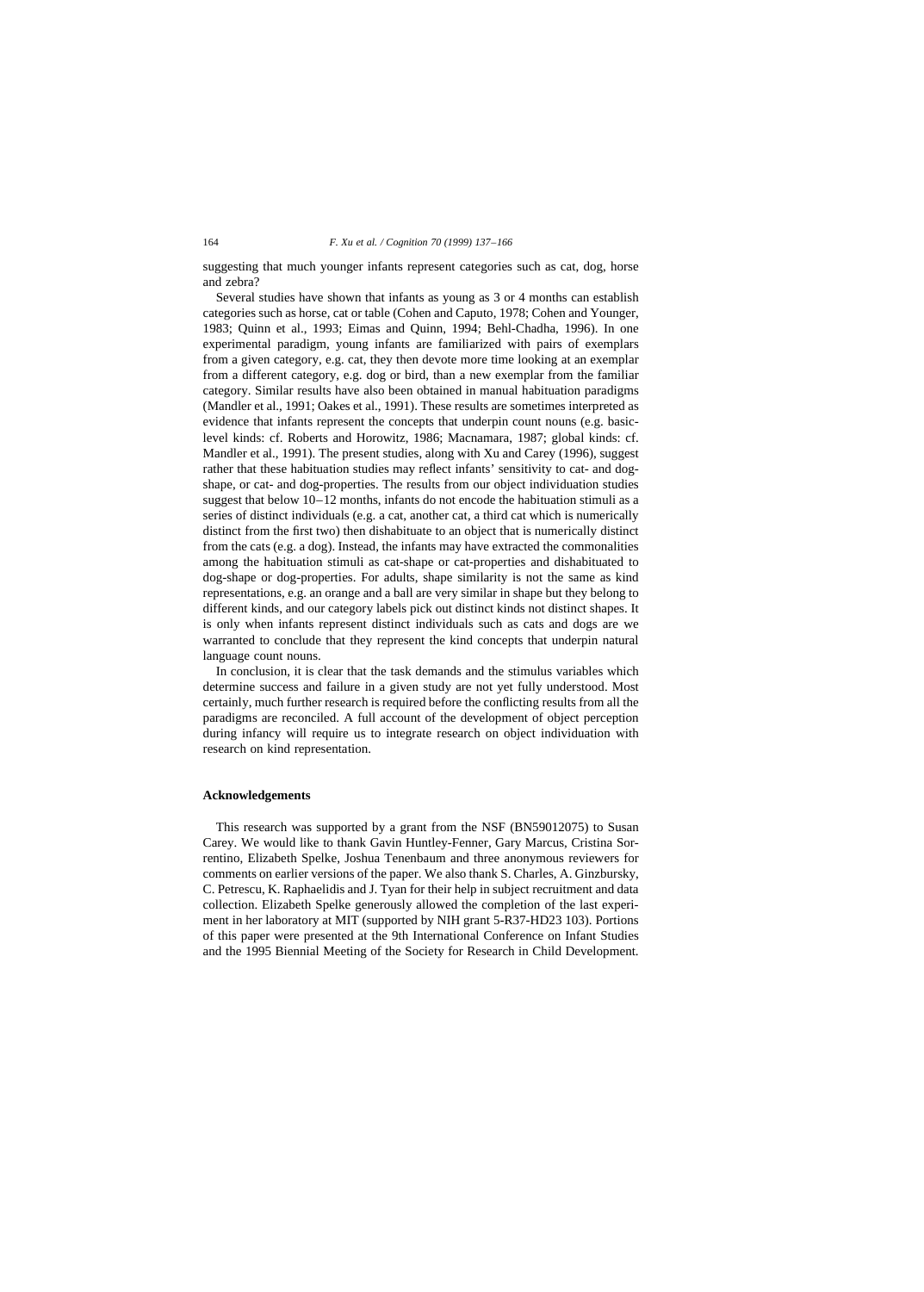#### **References**

- Arriaga, R., Xu, F., Carey, S., 1996. A pragmatically natural assessment of early noun comprehension. Poster presented at the 10th International Conference on Infant Studies, Providence, RI.
- Baillargeon, R., Graber, M., 1987. Where is the rabbit? 5.5-month-old infants' representation of the height of a hidden object. Cognitive Development 2, 375–392.
- Balaban, M., Waxman, S., 1996. Words may facilitate categorization in 9-month-old infants. Journal of Experimental Child Psychology 64, 3–26.
- Baldwin, D.A., Markinan, E.M., Melartin, R.L., 1993. Infants' ability to draw inferences about nonobvious object properties: evidence from exploratory play. Child Development 64, 711–728.
- Behl-Chadha, G., 1996. Basic-level and superordinate-like categorical representations in early infancy. Cognition 60, 105–141.
- Carey, S., Bassin, S., 1998. The violation of expectancy method: when adults fail to see the trick. Poster presented at the International Conference for Infant Studies, Atlanta, GA.
- Cohen, L.B., Caputo, N.F., 1978. Instructing infants to respond to perceptual categories. (Paper presented at the Midwestern Psychological Association Convention, Chicago).
- Cohen, L.B., Younger, B.A., 1983. Perceptual categorization in the infant. In: Scholnick E.K. (Ed.), New trends in conceptual representation. Erlbaum, Hillsdale, NJ, pp. 197–220.
- Eimas, P., Quinn, P., 1994. Studies on the formation of perceptually-based basic-level categories in young infants. Child Development 65, 903–917.
- Fenson, L., Dale, P.S., Reznick, J.S., Thal, D., Bates, E., Reilly, J.S., Hartung, J.P., 1991. The MacArthur Communicative Development Inventory. San Diego, CA.
- Geach, P., 1957. Mental acts. Routledge and Kegan Paul, London.
- Gelman, S.A., Markinan, E.M., 1986. Categories and induction in young children. Cognition 23, 183– 209.
- Gupta, A., 1980. The logic of common nouns. Yale University Press, New Haven.
- Hirsch, E., 1992. The concept of identity. Oxford University Press, New York.
- Kellman, P., Spelke, E.S., 1983. Perception of partly occluded objects in infancy. Cognitive Psychology 15, 483–524.
- Leslie, A., Xu, F., Tremoulet, P., Scholl, B., 1998. Indexing and the object concept: developing 'what' and 'where' systems. Trends in Cognitive Sciences 2 (1), 10–18.
- Macnamara, J., 1987. A border dispute: the place of logic in psychology. MIT Press, Cambridge, MA.
- Mandler, J.M., 1992. How to build a baby II: conceptual primitives. Psychological Review 99 (4), 587– 604.
- Mandler, J., Bauer, P., McDonough, E., 1991. Separating the sheep from the goats: differentiating global categories. Cognitive Psychology 23, 263–298.
- Mandler, J., McDonough, L., 1993. Concept formation in infancy. Cognitive Development 8, 291–318.
- Mandler, J.M., McDonough, L., 1996. Drinking and driving don't mix: inductive generalization in infancy. Cognition 59, 307–335.
- Marr, D., 1982. Vision. Freedman, New York.
- Mervis, C.B., 1987. Child-basic object categories and early lexical development. In: Neisser U. (Ed.), Concepts and conceptual development: ecological and intellectual factors in categorization. Cambridge University Press, Cambridge, pp. 201–233.
- Munakata, Y., McClelland, J., Johnson, M., Siegler, R., 1997. Rethinking infant knowledge: toward an adaptive process account of successes and failures in object permanence tasks. Psychological Review 104 (4), 686–713.
- Needham, A., 1998. Infants' use of featural information in the segregation of stationary objects. Infant Behavior and Development 21 (1), 47–76.
- Needham, A., Baillargeon, R., 1997. Object segregation in 8-month-old infants. Cognition 62, 121– 149.
- Needham, A., Baillargeon, R., 1998. Effects of prior experience on 4.5-month-old infants' object segregation. Infant Behavior and Development 21 (1), 1–24.
- Needham, A., Baillargeon, R., Kauffman, L., 1997. Object segregation in infancy. In: Rovee-Collier, C., Lipsett, L. (Eds.), Advances in Infancy Research (Vol. 11). Ablex, Greenwich, CT pp. 1–39.